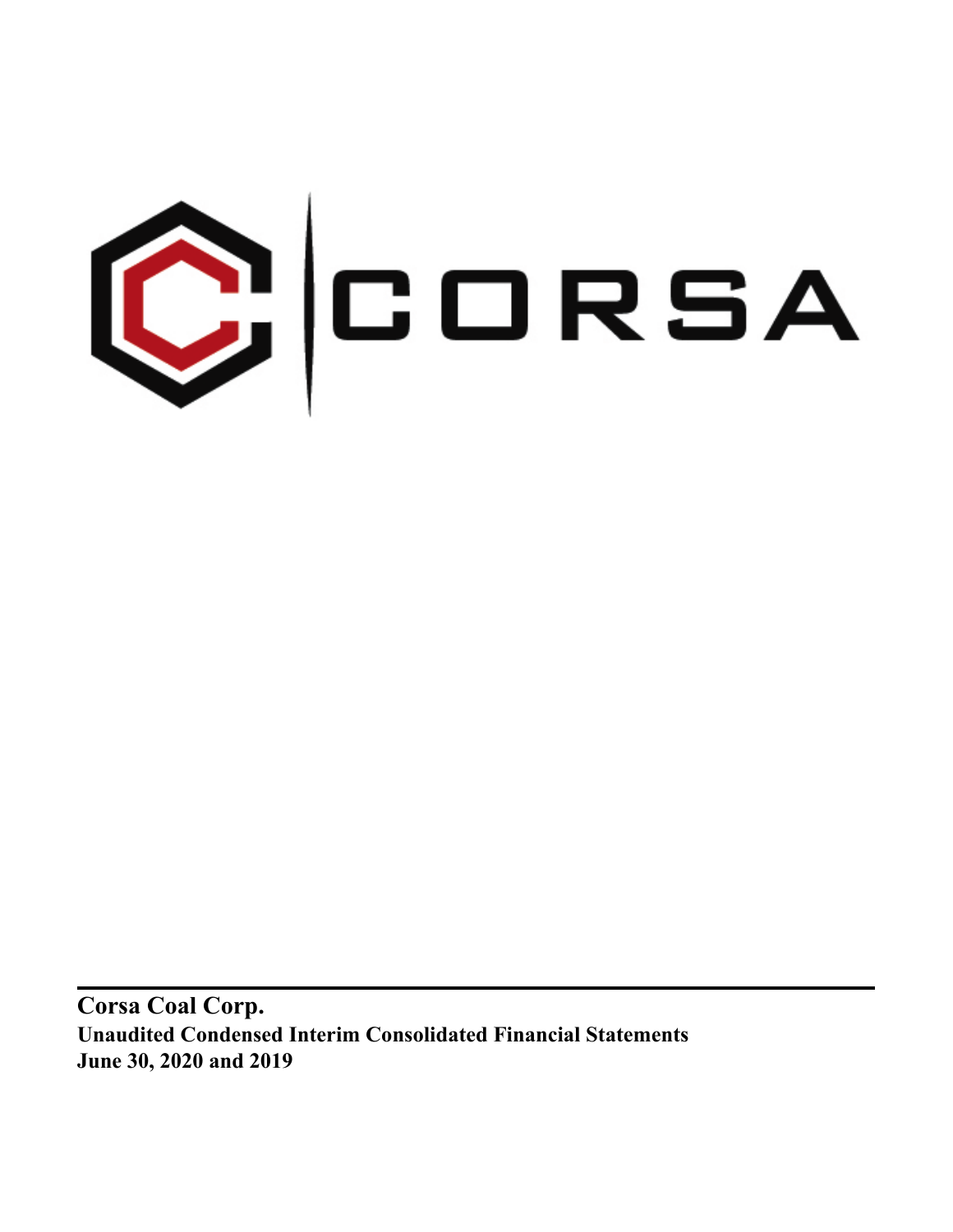# **Corsa Coal Corp. Unaudited Condensed Interim Consolidated Balance Sheets Expressed in United States dollars, tabular amounts in thousands**

| <b>Assets</b>                                                 |                           | <b>June 30,</b><br>2020 |                           | December 31,<br>2019 |
|---------------------------------------------------------------|---------------------------|-------------------------|---------------------------|----------------------|
| Cash                                                          | $\overline{\mathcal{S}}$  | 15,001                  | $\overline{\$}$           | 4,296                |
| Accounts receivable (note 3)                                  |                           | 6,883                   |                           | 29,292               |
| Prepaid expenses and other current assets                     |                           | 1,890                   |                           | 4,461                |
| Inventories (note 4)                                          |                           | 13,392                  |                           | 10,477               |
| <b>Current Assets</b>                                         |                           | 37,166                  |                           | 48,526               |
| Restricted cash (note 5)                                      |                           | 36,464                  |                           | 37,166               |
| Advance royalties and other assets                            |                           | 2,645                   |                           | 3,905                |
| Property, plant and equipment, net (note 6)                   |                           | 128,183                 |                           | 179,729              |
| <b>Total Assets</b>                                           | $\mathbb S$               | 204,458                 | $\boldsymbol{\mathsf{S}}$ | 269,326              |
| <b>Liabilities</b>                                            |                           |                         |                           |                      |
| Accounts payable and accrued liabilities (note 7)             | \$                        | 13,376                  | \$                        | 22,552               |
| Notes payable                                                 |                           |                         |                           | 7                    |
| Lease liabilities – current (note $8$ )                       |                           | 1,175                   |                           | 957                  |
| Loan payable – current (note 9)                               |                           | 2,709                   |                           | 2,576                |
| Paycheck Protection Program loan payable - current (note 9)   |                           | 1,090                   |                           |                      |
| Other liabilities (note 10)                                   |                           | 2,059                   |                           | 2,684                |
| Reclamation and water treatment provision (note 11)           |                           | 3,419                   |                           | 3,419                |
| <b>Current Liabilities</b>                                    |                           | 23,828                  |                           | 32,195               |
| Revolving credit facility (note 9)                            |                           |                         |                           | 14,490               |
| Loan payable - long-term (note 9)                             |                           | 6,894                   |                           | 8,282                |
| Paycheck Protection Program Ioan payable - long-term (note 9) |                           | 7,263                   |                           |                      |
| Lease liabilities $-$ long-term (note 8)                      |                           | 2,697                   |                           | 2,564                |
| Other liabilities (note 10)                                   |                           | 4,757                   |                           | 4,885                |
| Reclamation and water treatment provision (note 11)           |                           | 54,798                  |                           | 55,752               |
| <b>Total Liabilities</b>                                      |                           | 100,237                 |                           | 118,168              |
| <b>Equity</b>                                                 |                           |                         |                           |                      |
| Share capital                                                 |                           | 180,130                 |                           | 180,130              |
| Contributed surplus                                           |                           | 967                     |                           | 988                  |
| Accumulated deficit                                           |                           | (122, 416)              |                           | (82,063)             |
| <b>Total Shareholders' Equity</b>                             |                           | 58,681                  |                           | 99,055               |
| Non-controlling interest                                      |                           | 45,540                  |                           | 52,103               |
| <b>Total Equity</b>                                           |                           | 104,221                 |                           | 151,158              |
| <b>Total Liabilities and Equity</b>                           | $\boldsymbol{\mathsf{S}}$ | 204,458                 | $\mathsf{\$}$             | 269,326              |

*The accompanying notes are an integral part of these unaudited condensed interim consolidated financial statements.*

Approved by the Board of Directors:

*/s/ Robert C. Sturdivant /s/ Alan M. De'Ath* 

Robert C. Sturdivant, Director Alan M. De'Ath, Director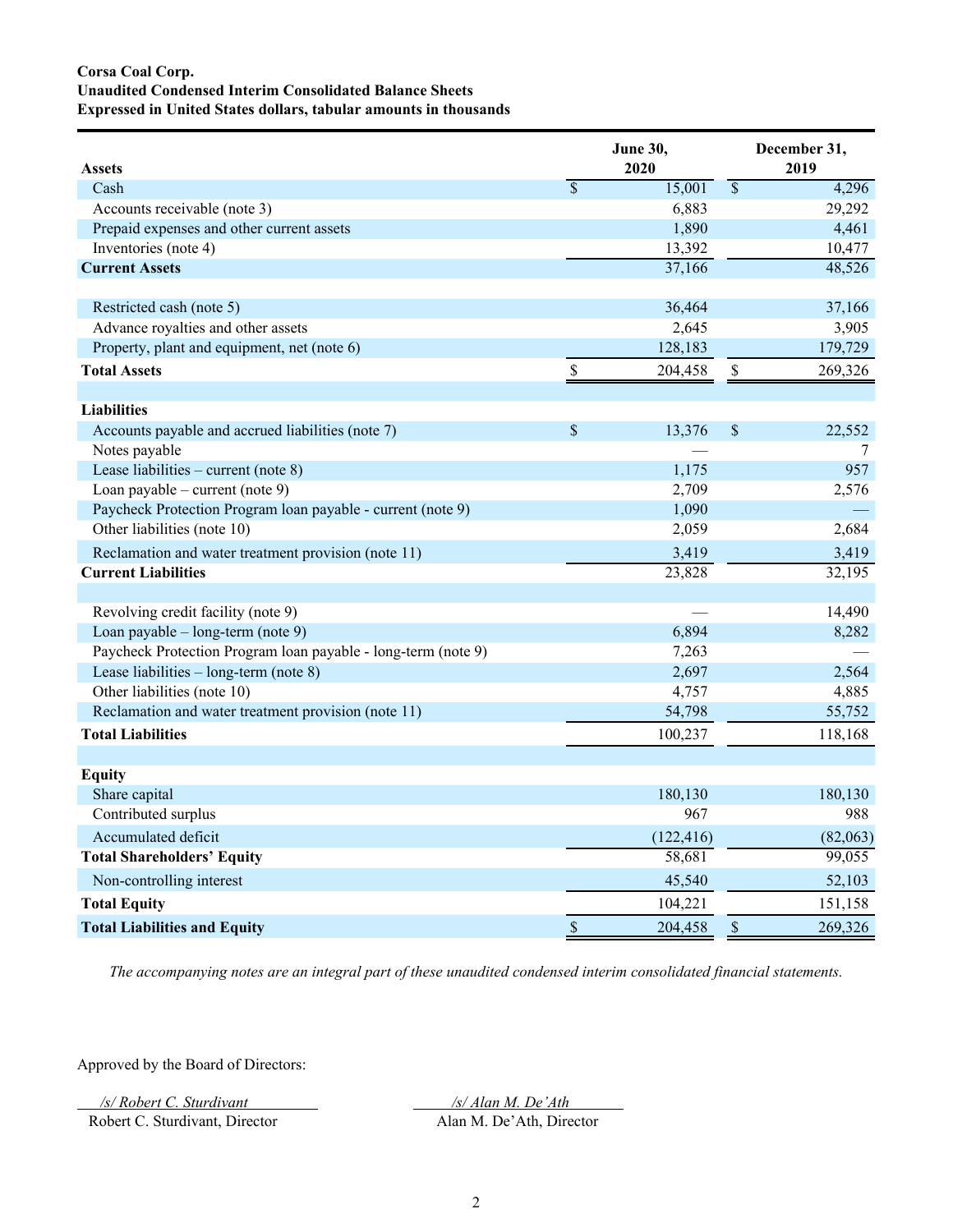# **Corsa Coal Corp.**

**Unaudited Condensed Interim Consolidated Statements of Operations and Comprehensive Income (Loss) Expressed in United States dollars, tabular amounts in thousands except for per share amounts**

|                                                               |                           |                         |               | For the three months ended | For the six months ended<br><b>June 30,</b> |                |            |            |  |  |  |
|---------------------------------------------------------------|---------------------------|-------------------------|---------------|----------------------------|---------------------------------------------|----------------|------------|------------|--|--|--|
|                                                               |                           | <b>June 30,</b><br>2020 |               | 2019                       |                                             | 2020           |            | 2019       |  |  |  |
| Revenue (note 13)                                             | $\mathcal{S}$             | 40,908                  | $\mathcal{S}$ | 62,974                     | $\mathcal{S}$                               | 87,633         | $\sqrt{S}$ | 120,308    |  |  |  |
| Cost of sales (note 14)                                       |                           | (40,075)                |               | (55, 017)                  |                                             | (85, 158)      |            | (104, 919) |  |  |  |
| Cost of sales - asset impairment (note 14)                    |                           | (41, 684)               |               |                            |                                             | (41, 684)      |            |            |  |  |  |
| Total cost of sales                                           |                           | (81,759)                |               | (55,017)                   |                                             | (126, 842)     |            | (104, 919) |  |  |  |
| <b>Gross Margin</b>                                           |                           | (40, 851)               |               | 7,957                      |                                             | (39,209)       |            | 15,389     |  |  |  |
| Selling, general and administrative expense (notes 15 and 16) |                           | (2, 444)                |               | (4, 155)                   |                                             | (4, 553)       |            | (8,710)    |  |  |  |
| (Loss) income from operations                                 |                           | (43,295)                |               | 3,802                      |                                             | (43, 762)      |            | 6,679      |  |  |  |
|                                                               |                           |                         |               |                            |                                             |                |            |            |  |  |  |
| Net finance income (expense) (note 17)                        |                           | 1,489                   |               | (1,019)                    |                                             | (3,935)        |            | (1, 387)   |  |  |  |
| Other income                                                  |                           | 582                     |               | 820                        |                                             | 684            |            | 1,313      |  |  |  |
| (Loss) income before tax                                      |                           | (41, 224)               |               | 3,603                      |                                             | (47, 013)      |            | 6,605      |  |  |  |
|                                                               |                           |                         |               |                            |                                             |                |            |            |  |  |  |
| Current income tax (benefit) expense                          |                           | 89                      |               |                            |                                             | 89             |            |            |  |  |  |
| Deferred income tax expense                                   |                           |                         |               |                            |                                             |                |            |            |  |  |  |
| Provision for income taxes                                    |                           | 89                      |               |                            |                                             | 89             |            |            |  |  |  |
|                                                               |                           |                         |               |                            |                                             |                |            |            |  |  |  |
| Net and comprehensive (loss) income                           | \$                        | $(41,313)$ \$           |               | 3,603                      | $\boldsymbol{\mathsf{S}}$                   | $(47,102)$ \$  |            | 6,605      |  |  |  |
| Attributable to:                                              |                           |                         |               |                            |                                             |                |            |            |  |  |  |
| Shareholders                                                  | $\boldsymbol{\mathsf{S}}$ | $(34,383)$ \$           |               | $2,712$ \$                 |                                             | $(40, 539)$ \$ |            | 4,642      |  |  |  |
| Non-controlling interest                                      | \$                        | $(6,930)$ \$            |               | 891                        | $\mathbb{S}$                                | $(6,563)$ \$   |            | 1,963      |  |  |  |
|                                                               |                           |                         |               |                            |                                             |                |            |            |  |  |  |
| Basic (loss) earnings per share (note 18)                     | \$                        | $(0.36)$ \$             |               | 0.03                       | $\boldsymbol{\mathsf{S}}$                   | $(0.43)$ \$    |            | 0.05       |  |  |  |
|                                                               |                           |                         |               |                            |                                             |                |            |            |  |  |  |
| Diluted (loss) earnings per share (note 18)                   | \$                        | $(0.36)$ \$             |               | 0.03                       | $\boldsymbol{\mathsf{S}}$                   | $(0.43)$ \$    |            | 0.05       |  |  |  |

*The accompanying notes are an integral part of these unaudited condensed interim consolidated financial statements.*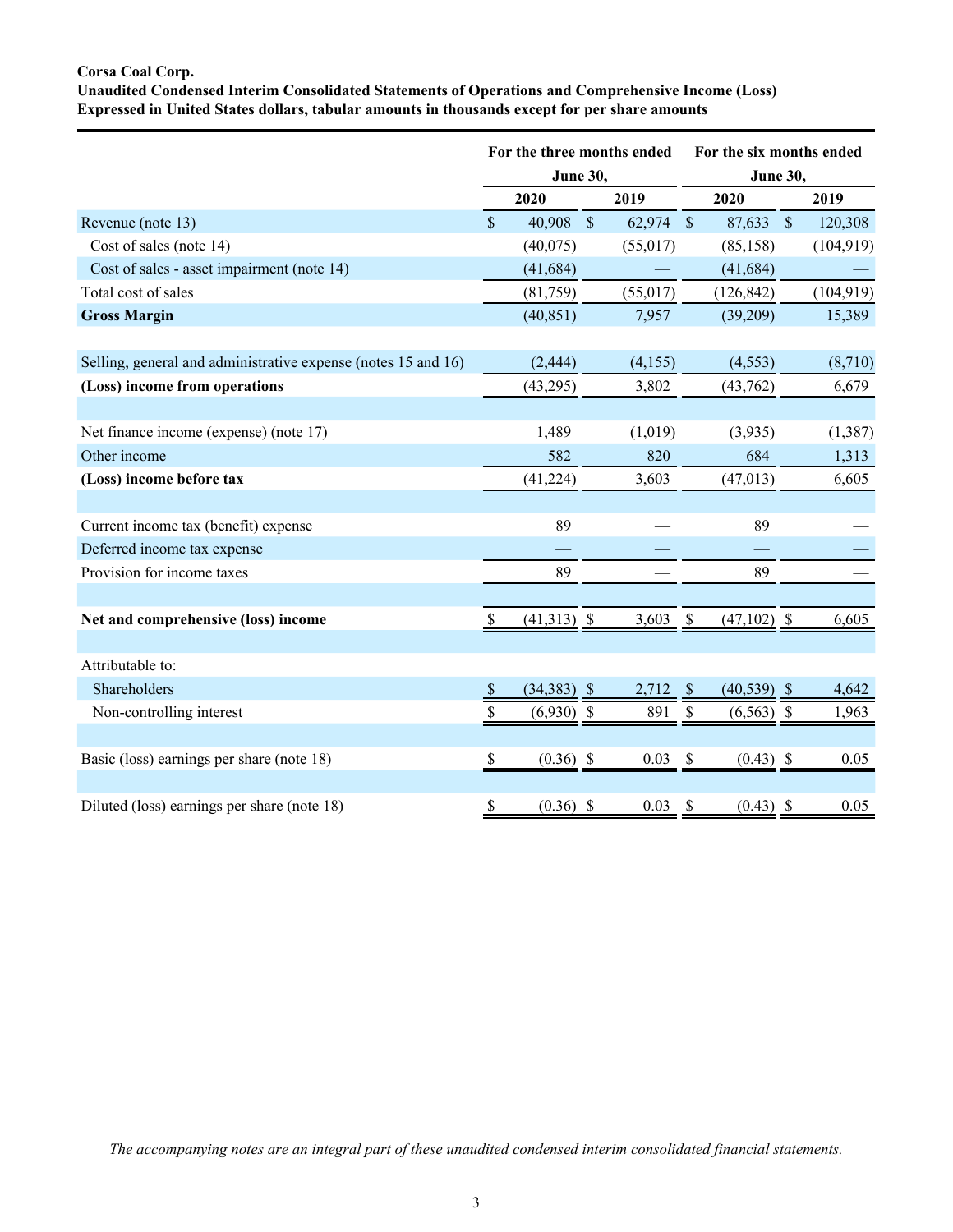# **Corsa Coal Corp. Unaudited Condensed Interim Consolidated Statements of Changes in Shareholders' Equity Expressed in United States dollars, tabular amounts in thousands**

|                                        |               |    |              |    | For the six months ended June 30, 2020 |    |                |   |                 |   |               |
|----------------------------------------|---------------|----|--------------|----|----------------------------------------|----|----------------|---|-----------------|---|---------------|
|                                        | <b>Number</b> |    |              |    |                                        |    |                |   |                 |   |               |
|                                        | of Corsa      |    |              |    |                                        |    |                |   |                 |   |               |
|                                        | Common        |    |              |    |                                        |    |                |   | Non-            |   |               |
|                                        | <b>Shares</b> |    | <b>Share</b> |    | Contributed                            |    |                |   | Controlling     |   | <b>Total</b>  |
|                                        | (000's)       |    | Capital      |    | <b>Surplus</b>                         |    | <b>Deficit</b> |   | <b>Interest</b> |   | <b>Equity</b> |
| <b>Balance - January 1, 2020</b>       | 94,759        | \$ | 180,130      | \$ | 988                                    | \$ | (82,063)       | S | 52,103          | S | 151,158       |
| Stock based compensation<br>(note 16)  |               |    |              |    | 165                                    |    |                |   |                 |   | 165           |
| Stock option expiration/forfeiture     |               |    |              |    | (186)                                  |    | 186            |   |                 |   |               |
| Net and comprehensive (loss)<br>income |               |    |              |    |                                        |    | (40, 539)      |   | (6, 563)        |   | (47, 102)     |
| <b>Balance - June 30, 2020</b>         | 94,759        | S. | 180,130      | S  | 967                                    | S  | (122, 416)     |   | 45,540          |   | 104,221       |

|                                       |               |                           |              |                | For the six months ended June 30, 2019 |  |           |               |             |   |              |
|---------------------------------------|---------------|---------------------------|--------------|----------------|----------------------------------------|--|-----------|---------------|-------------|---|--------------|
|                                       | <b>Number</b> |                           |              |                |                                        |  |           |               |             |   |              |
|                                       | of Corsa      |                           |              |                |                                        |  |           |               |             |   |              |
|                                       | Common        |                           |              |                |                                        |  |           |               | Non-        |   |              |
|                                       | <b>Shares</b> |                           | <b>Share</b> |                | Contributed                            |  |           |               | Controlling |   | <b>Total</b> |
|                                       | (000's)       | Capital<br><b>Surplus</b> |              | <b>Deficit</b> | <b>Interest</b>                        |  |           | <b>Equity</b> |             |   |              |
| Balance - January 1, 2019             | 94,759        | \$                        | 180,130      | S              | 2,244                                  |  | (81, 274) | S             | 49,896      | S | 150,996      |
| Stock based compensation<br>(note 16) |               |                           |              |                | 652                                    |  |           |               |             |   | 652          |
| Stock option expiration/forfeiture    |               |                           |              |                | (35)                                   |  | 35        |               |             |   |              |
| Net and comprehensive income          |               |                           |              |                |                                        |  | 4,642     |               | 1,963       |   | 6,605        |
| <b>Balance - June 30, 2019</b>        | 94,759        |                           | 180,130      |                | 2,861                                  |  | (76, 597) |               | 51,859      |   | 158,253      |

*The accompanying notes are an integral part of these unaudited condensed interim consolidated financial statements.*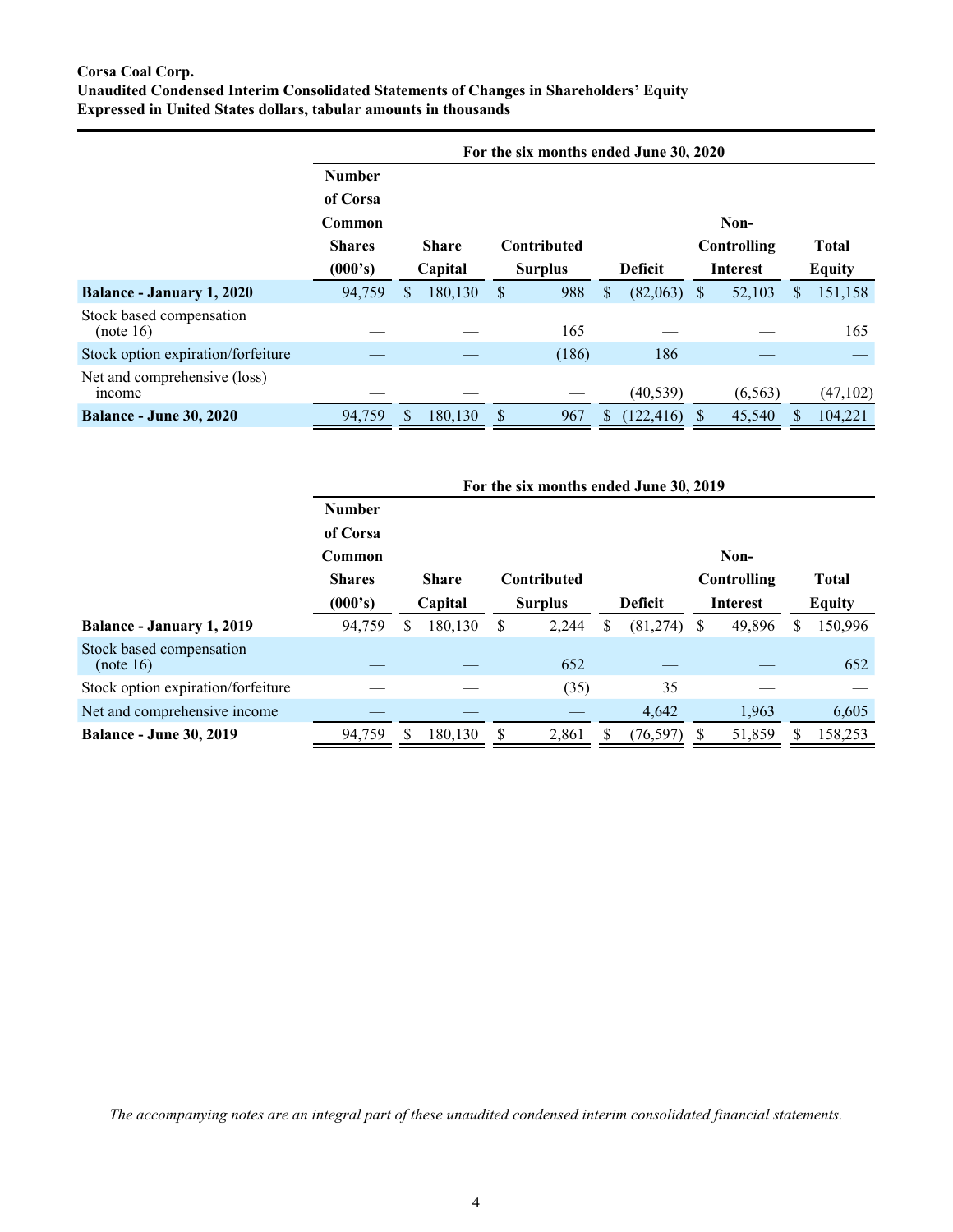# **Corsa Coal Corp. Unaudited Condensed Interim Consolidated Statements of Cash Flows Expressed in United States dollars, tabular amounts in thousands**

|                                                                     | For the three months ended |                 |              |          |            | For the six months ended |  |          |  |  |
|---------------------------------------------------------------------|----------------------------|-----------------|--------------|----------|------------|--------------------------|--|----------|--|--|
|                                                                     |                            | <b>June 30,</b> |              |          |            | <b>June 30,</b>          |  |          |  |  |
|                                                                     |                            | 2020            |              | 2019     |            | 2020                     |  | 2019     |  |  |
| <b>Operating Activities</b>                                         |                            |                 |              |          |            |                          |  |          |  |  |
| Net and comprehensive (loss) income                                 | \$                         | $(41,313)$ \$   |              | 3,603    | \$         | $(47,102)$ \$            |  | 6,605    |  |  |
| Items not affecting cash:                                           |                            |                 |              |          |            |                          |  |          |  |  |
| Amortization                                                        |                            | 5,020           |              | 5,667    |            | 11,524                   |  | 11,160   |  |  |
| Stock-based compensation expense (note 16)                          |                            | 124             |              | 331      |            | 165                      |  | 652      |  |  |
| Net finance expense (income)                                        |                            | (2,381)         |              | (254)    |            | 2,121                    |  | (1,203)  |  |  |
| Asset impairment (note 6)                                           |                            | 41,684          |              |          |            | 41,684                   |  |          |  |  |
| Change in estimate of reclamation provision                         |                            | 278             |              |          |            | 278                      |  |          |  |  |
| Write-off of advance royalties and other assets                     |                            | (13)            |              |          |            | 419                      |  |          |  |  |
| Other non-cash operating expense                                    |                            | 506             |              | 211      |            | 279                      |  | 53       |  |  |
| Cash spent on reclamation and water treatment activities (note 11)  |                            | (838)           |              | (1,571)  |            | (1,792)                  |  | (3,061)  |  |  |
| Changes in working capital balances related to operations (note 19) |                            | 9,835           |              | 767      |            | 13,633                   |  | 266      |  |  |
| Cash provided by operating activities                               |                            | 12,902          |              | 8,754    |            | 21,209                   |  | 14,472   |  |  |
|                                                                     |                            |                 |              |          |            |                          |  |          |  |  |
| <b>Investing Activities</b>                                         |                            |                 |              |          |            |                          |  |          |  |  |
| Restricted cash                                                     |                            | (373)           |              | (820)    |            | (1,269)                  |  | (1,280)  |  |  |
| Advance royalties and other assets                                  |                            | (153)           |              | (257)    |            | (303)                    |  | (473)    |  |  |
| Proceeds on sale of assets                                          |                            |                 |              | 173      |            |                          |  | 287      |  |  |
| Property, plant and equipment additions                             |                            | (545)           |              | (2, 407) |            | (1,026)                  |  | (3,354)  |  |  |
| Cash used in investing activities                                   |                            | (1,071)         |              | (3,311)  |            | (2, 598)                 |  | (4,820)  |  |  |
|                                                                     |                            |                 |              |          |            |                          |  |          |  |  |
| <b>Financing Activities</b>                                         |                            |                 |              |          |            |                          |  |          |  |  |
| Proceeds from Revolving Credit Facility borrowings                  |                            | 12,881          |              |          |            | 59,011                   |  |          |  |  |
| Repayments of Revolving Credit Facility borrowings                  |                            | (21,265)        |              |          |            | (73,500)                 |  |          |  |  |
| Proceeds from Paycheck Protection Program borrowings                |                            | 8,353           |              |          |            | 8,353                    |  |          |  |  |
| Repayment of loan payable                                           |                            | (644)           |              |          |            | (1,272)                  |  | (3,000)  |  |  |
| Repayment of notes payable                                          |                            |                 |              | (145)    |            | (7)                      |  | (404)    |  |  |
| Repayment of lease liabilities                                      |                            | (261)           |              | (753)    |            | (491)                    |  | (1, 472) |  |  |
| Cash used in financing activities                                   |                            | (936)           |              | (898)    |            | (7,906)                  |  | (4, 876) |  |  |
|                                                                     |                            |                 |              |          |            |                          |  |          |  |  |
| Net increase in cash for the period                                 |                            | 10,895          |              | 4,545    |            | 10,705                   |  | 4,776    |  |  |
| Cash, beginning of period                                           |                            | 4,106           |              | 10,355   |            | 4,296                    |  | 10,124   |  |  |
| Cash, end of period                                                 | $\mathbb{S}$               | 15,001          | $\mathbb{S}$ | 14,900   | $\sqrt{S}$ | $15,001$ \$              |  | 14,900   |  |  |

Supplemental disclosure (note 19)

*The accompanying notes are an integral part of these unaudited condensed interim consolidated financial statements.*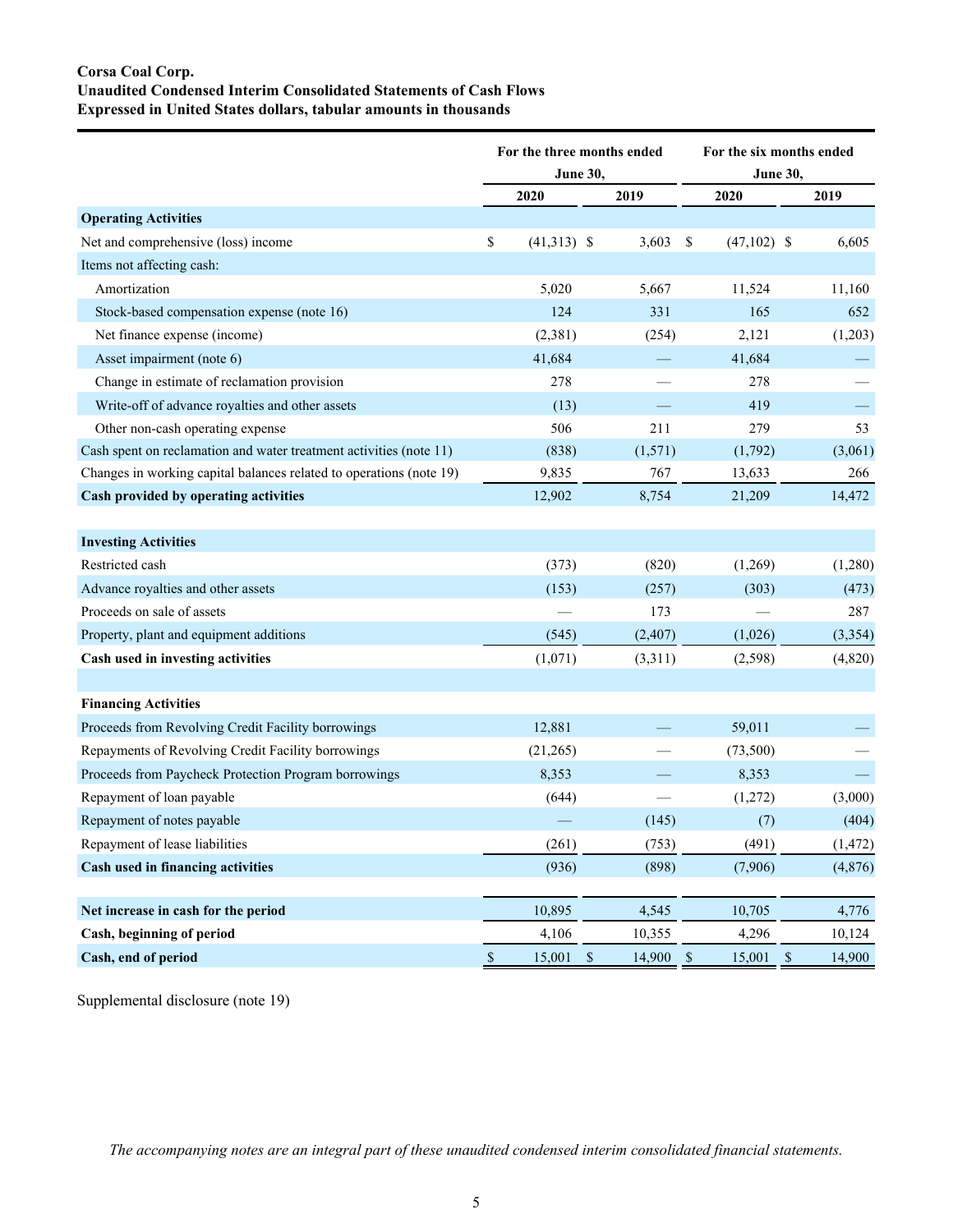## **1. Basis of Presentation and Nature of Operations**

### *Nature of Operations and Going Concern Matter*

Corsa Coal Corp. ("Corsa" or the "Company") is in the business of mining, processing and selling of metallurgical coal, as well as exploring, acquiring and developing resource properties that are consistent with its existing coal business. The Company is a corporation existing under the *Canada Business Corporations Act* and is domiciled in Canada. The registered office of Corsa is located at 199 Bay Street, Suite 5300, Commerce Court West, Toronto, Ontario, Canada, M5L 1B9, and the head/corporate office of Corsa is located at 1576 Stoystown Road, P.O. Box 260, Friedens, Pennsylvania, USA, 15541.

These unaudited condensed interim consolidated financial statements were prepared on a going concern basis. The going concern basis assumes that the Company will be able to realize its assets and discharge its liabilities and commitments in the normal course of business as they become due in the foreseeable future.

The Company's ability to continue as a going concern is largely dependent on the future demand and stability of metallurgical coal prices to fund its cash obligations through operations. On January 30, 2020, the World Health Organization declared the COVID-19 outbreak a "Public Health Emergency of International Concern" and on March 11, 2020, declared COVID-19 a pandemic. The current COVID-19 pandemic is significantly impacting the global economy and commodity and financial markets. The full extent and impact of the COVID-19 pandemic is unknown and rapidly evolving, and to date has resulted in, among other things, extreme volatility in financial markets, a slowdown in economic activity, extreme volatility in commodity prices and has raised the prospect of an extended global recession. In addition, many state and local governments in the U.S. continue to institute measures designed to decrease the spread of the virus. If the impacts of the COVID-19 outbreak, including the decrease in economic activity or restrictions on certain business activities, continue for an extended period of time or worsen, it could have a negative impact on the demand for metallurgical coal and/or business activities, which would have a material adverse effect on our business, financial condition, cash flows and results of operations.

As a result of the liquidity risks, due in large part to the COVID-19 pandemic, management has determined to reduce coal production to limit the amount of coal to be sold under depressed market conditions. To the extent that demand and metallurgical coal prices do not increase, or additional liquidity enhancing measures are not successful, the Company will have to obtain additional debt or equity financing. Although debt and equity financings have been successful in the past, there is no assurance that Corsa will be able to successfully complete such financings in the future.

Unless otherwise indicated, all dollar amounts in these unaudited condensed interim consolidated financial statements are expressed in United States dollars. References to "C\$" are to Canadian dollars.

At June 30, 2020, the Company had one operating division, Northern Appalachia ("NAPP Division" or "NAPP"). The NAPP Division, based in Somerset, Pennsylvania, USA, produces and sells low volatile metallurgical coal used for the production of coke from its mines in the Northern Appalachia coal region of the USA. The Company's corporate office provides support and manages the mining investments, and is also deemed a reportable segment.

All scientific and technical information contained in these unaudited condensed interim consolidated financial statements has been reviewed and approved by Peter V. Merritts, Professional Engineer and the Company's Chief Executive Officer, who is a qualified person within the meaning of National Instrument 43-101 – *Standards of Disclosure for Mineral Projects*.

## *Statement of Compliance*

These unaudited condensed interim consolidated financial statements of the Company and its subsidiaries have been prepared in accordance with International Financial Reporting Standard 34 – *Interim Financial Reporting*, as issued by the International Accounting Standards Board ("IASB"), and do not include all of the information required for full annual financial statements. The Company has consistently applied the same accounting policies throughout all periods presented.

Certain reclassifications of prior period data have been made to conform to the current interim consolidated financial statements.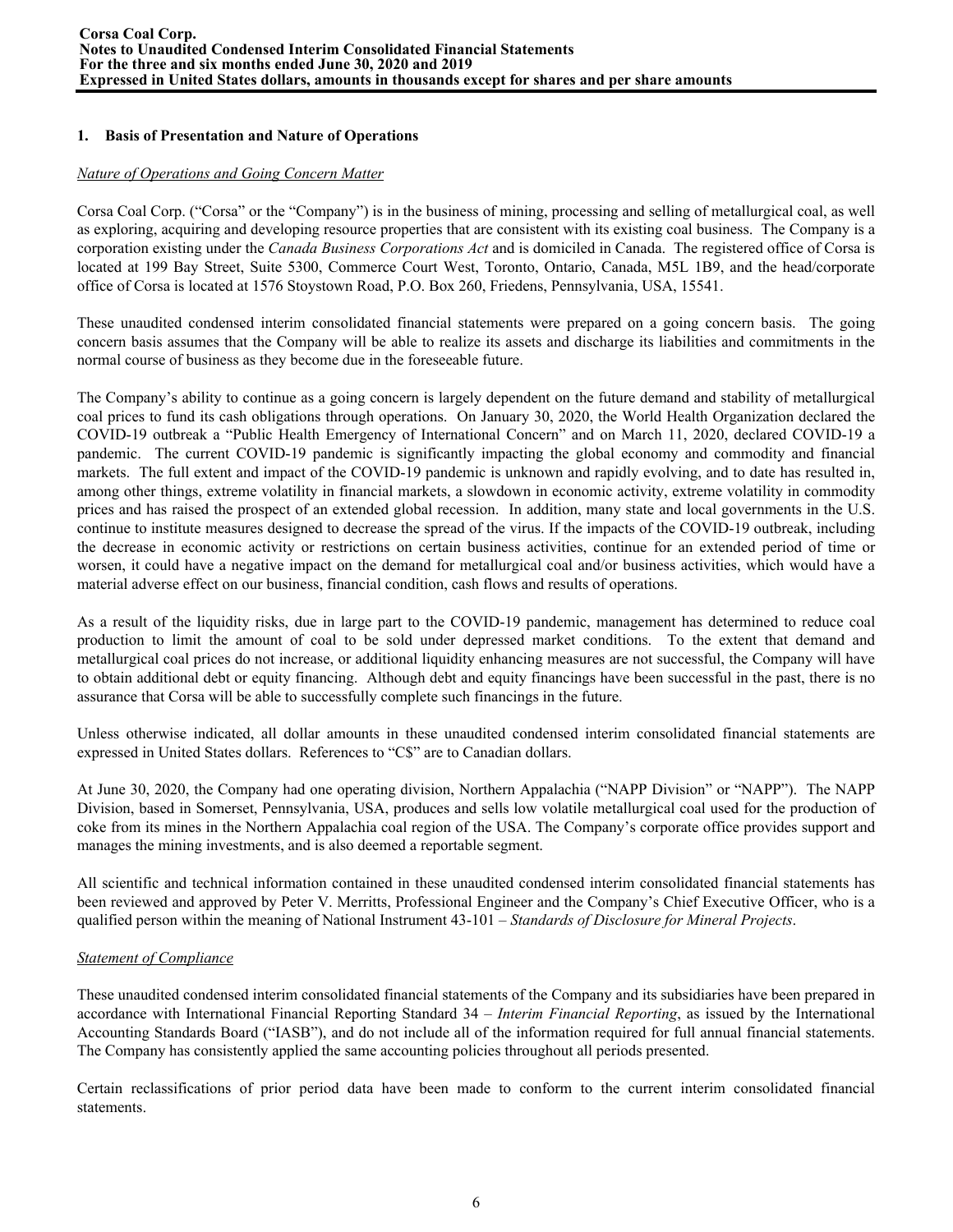These unaudited condensed interim consolidated financial statements are intended to be read in conjunction with the Company's audited consolidated financial statements for the year ended December 31, 2019 and the related notes thereto.

These unaudited condensed interim consolidated financial statements were authorized by the Board of Directors of the Company on August 7, 2020.

### *Basis of Measurement*

These unaudited condensed interim consolidated financial statements have been prepared on a historical cost basis except for certain financial assets and liabilities which are measured at fair value.

### *Future accounting pronouncements*

No new standards, interpretations, amendments and improvements to existing standards issued by the IASB or the International Financial Reporting Interpretations Committee that will impact the Company's financial statements and are mandatory for future accounting periods have been issued. Updates that are not applied or are not consequential to the Company have been excluded.

## **2. Financial Instruments**

The Company's financial instruments consist of cash, restricted cash, accounts receivable, accounts payable and accrued liabilities, lease liabilities, Revolving Credit Facility (as defined herein), loan payable in connection with the  $36<sup>th</sup>$  Street Facility (as defined herein), loan payable in connection with the Paycheck Protection Program (as described herein) and other liabilities.

### *Financial risk management*

The Company is exposed, in varying degrees, to a variety of financial instrument related risks as described below.

## *Credit Risk*

Credit risk is the risk that one party to a financial instrument will fail to discharge an obligation and cause the other party to incur a financial loss. The Company is exposed to credit risk from its operating activities (primarily trade receivables) and from its financing activities, including deposits with banks and financial institutions. These deposit accounts are held with high credit quality institutions in Canada and the United States. Restricted cash consists of certificates of deposit and interestbearing securities invested with highly rated financial institutions.

Customer credit risk is managed by the Company's established policy, procedures and control relating to customer credit risk management. The Company trades only with recognized creditworthy third parties who are subject to credit verification procedures, and often times are backed by letters of credit or trade credit insurance. In addition, outstanding receivable balances are regularly monitored on an ongoing basis. The Company has not recorded any allowance for credit losses for the three and six months ended June 30, 2020 and 2019.

At June 30, 2020 and December 31, 2019, the Company had two and seven customers, respectively, that owed the Company more than \$1,000 each and accounted for approximately 37% and 94%, respectively, of total accounts receivable. There were no customers with a balance greater than \$10,000 at June 30, 2020 and December 31, 2019. At June 30, 2020 and December 31, 2019, 35% and 89%, respectively, of the Company's total accounts receivables were covered by letters of credit and other forms of credit insurance.

## *Commodity Risk*

The value of the Company's mineral properties is related to the price of metallurgical coal and the outlook for this commodity, which is beyond the control of the Company.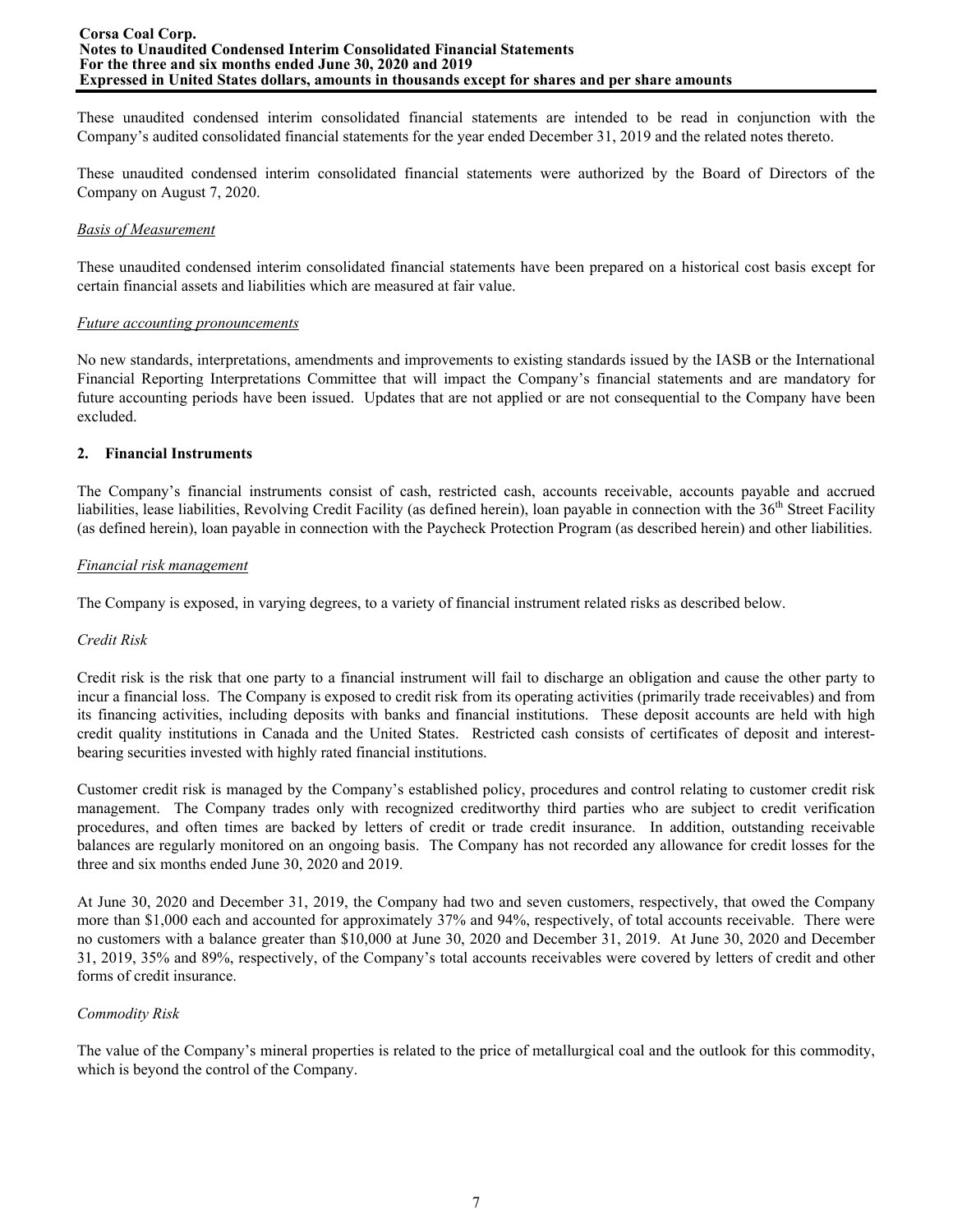# *Liquidity Risk*

Liquidity risk is the risk that the Company will not be able to meet its financial obligations as they become due. At June 30, 2020, the Company had a consolidated cash balance of \$15,001, consolidated working capital of \$13,338 and availability under the Revolving Credit Facility of \$6,793. The future operations of the Company are dependent on the continued generation of positive cash flows from operations which is dependent on the future demand and price for metallurgical coal. The Company plans to utilize expected operating cash flows to service the Company's debt obligations.

If our cash flows from operations are less than we require, we may need to incur additional debt or issue additional equity. From time-to-time we may need to access the long-term and short-term capital markets to obtain financing. Although we believe we can currently finance our operations on acceptable terms and conditions, our access to, and the availability of, financing on acceptable terms and conditions in the future will be affected by many factors, including the liquidity of the overall capital markets, the current state of the global economy and restrictions in our existing debt agreements and any other future debt agreements. There can be no assurance that we will have or continue to have access to the capital markets on terms acceptable to us.

The Company's commitments based on contractual terms are as follows:

|                                                   | Carrying        |               |              |                        |                  |               |         |              |        |               |         |
|---------------------------------------------------|-----------------|---------------|--------------|------------------------|------------------|---------------|---------|--------------|--------|---------------|---------|
|                                                   | Value at        |               |              | Payments due by period |                  |               |         |              |        |               |         |
|                                                   | <b>June 30,</b> |               |              |                        | <b>Less Than</b> |               | 1 to    |              | 4 to   |               | After 5 |
|                                                   | 2020            |               | <b>Total</b> |                        | 1 Year           |               | 3 Years | 5 Years      |        |               | Years   |
| Accounts payable and accruals                     | \$<br>13,376    | <sup>\$</sup> | 13,376       | \$.                    | 13,376           | <sup>\$</sup> |         | \$           |        | <sup>\$</sup> |         |
| Lease liabilities                                 | 3,872           |               | 3,872        |                        | 1,175            |               | 2,132   |              | 565    |               |         |
| <b>Revolving Credit Facility</b>                  |                 |               |              |                        |                  |               |         |              |        |               |         |
| Loan payable                                      | 9,603           |               | 9,709        |                        | 2,743            |               | 6,376   |              | 590    |               |         |
| PPP loan payable                                  | 8,353           |               | 8,353        |                        | 1,090            |               | 3,313   |              | 3,380  |               | 570     |
| Other liabilities                                 | 6,816           |               | 6,831        |                        | 2,055            |               | 2,422   |              | 2,322  |               | 32      |
| Asset retirement obligations - reclamation        | 33,545          |               | 33,545       |                        | 2,143            |               | 4,027   |              | 6,595  |               | 20,780  |
| Asset retirement obligations - water<br>treatment | 24,672          |               | 24,672       |                        | 1,276            |               | 2,566   |              | 2,578  |               | 18,252  |
| Purchase order firm commitments                   |                 |               | 635          |                        | 635              |               |         |              |        |               |         |
| Water treatment trust funding                     |                 |               | 1,547        |                        | 668              |               | 879     |              |        |               |         |
| Reclamation bond restricted cash deposits         |                 |               | 8,793        |                        | 1,000            |               | 2,000   |              | 2,000  |               | 3,793   |
| Operating leases and other obligations            |                 |               | 18           |                        | 16               |               | 2       |              |        |               |         |
| Total                                             | \$<br>100,237   |               | \$111,351    |                        | 26,177           | S             | 23,717  | $\mathbb{S}$ | 18,030 | S             | 43,427  |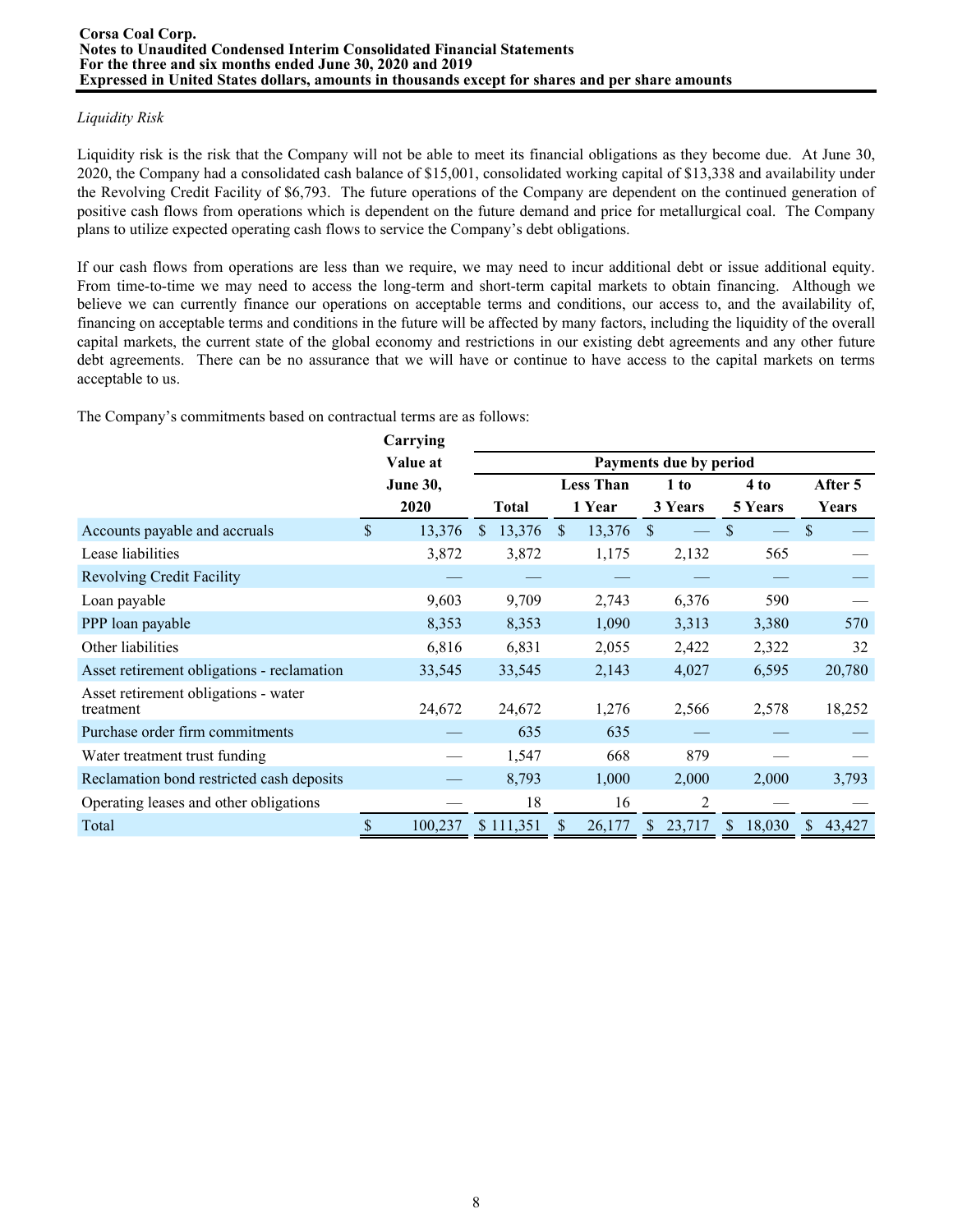# *Fair Value*

The estimated fair values of all financial instruments approximate their respective carrying values except for the loans payable in connection with the 36<sup>th</sup> Street Facility and the Paycheck Protection Program. The loan payables are carried at amortized cost and the carrying amount and fair value is presented below:

|                                          | June 30, 2020 |              |                   | December 31, 2019 |                   |
|------------------------------------------|---------------|--------------|-------------------|-------------------|-------------------|
|                                          | Carrying      |              |                   | Carrying          |                   |
|                                          | Amount        |              | <b>Fair Value</b> | Amount            | <b>Fair Value</b> |
| Loan payable - $36th$ Street Facility    | 9.603         | S            | 9.312             | 10.858            | 11,074            |
| Paycheck Protection Program loan payable | 8,353         |              | 6.002             |                   |                   |
|                                          | 17.956        | $\mathbb{S}$ | 15.314            | 10,858            | 11,074            |

The fair value of the loan payables were determined by discounting the future contractual cash flows at a discount rate that represents an approximation of the borrowing rates presently available to the Company which was 13.5% and 10.0% at June 30, 2020 and December 31, 2019, respectively. Management's estimate of the fair value of the loan payables are classified as level 2 in the fair value hierarchy, as explained below.

# *Fair value hierarchy*

Fair value is the price that would be received to sell an asset or paid to transfer a liability in an ordinary transaction between market participants at the measurement date.

The fair value hierarchy categorizes into three levels the inputs in valuation techniques used to measure fair value. The fair value hierarchy gives the highest priority to quoted prices (unadjusted) in active markets for identical assets or liabilities (Level 1 inputs) and the lowest priority to unobservable inputs (Level 3 inputs).

Level 1 inputs are quoted market prices (unadjusted) in active markets for identical assets or liabilities that the entity can access at the measurement date.

Level 2 inputs are those other than quoted market prices in active markets, which are observable for the asset or liability, either directly or indirectly, such as inputs derived from market prices.

Level 3 inputs are unobservable inputs for the asset or liability.

The following table provides an analysis of the Company's financial instruments that are measured subsequent to initial recognition at fair value, grouped into Level 1 to 3 based on a degree to which the inputs used to determine the fair value are observable.

|                 | June 30, 2020 |                |    |                |                |        | December 31, 2019 |                |  |
|-----------------|---------------|----------------|----|----------------|----------------|--------|-------------------|----------------|--|
|                 |               | <b>Level 1</b> |    | <b>Level 2</b> | <b>Level 1</b> |        |                   | <b>Level 2</b> |  |
| Cash            | Φ             | 15,001         |    |                |                | 4.296  | Φ                 |                |  |
| Restricted cash |               | 36,464         |    |                |                | 37,166 |                   |                |  |
|                 | ۰D            | 51,465         | ۰D |                | ъĐ             | 41,462 | لال               |                |  |

At June 30, 2020 and December 31, 2019, the Company had no financial instruments which used Level 3 fair value measurements.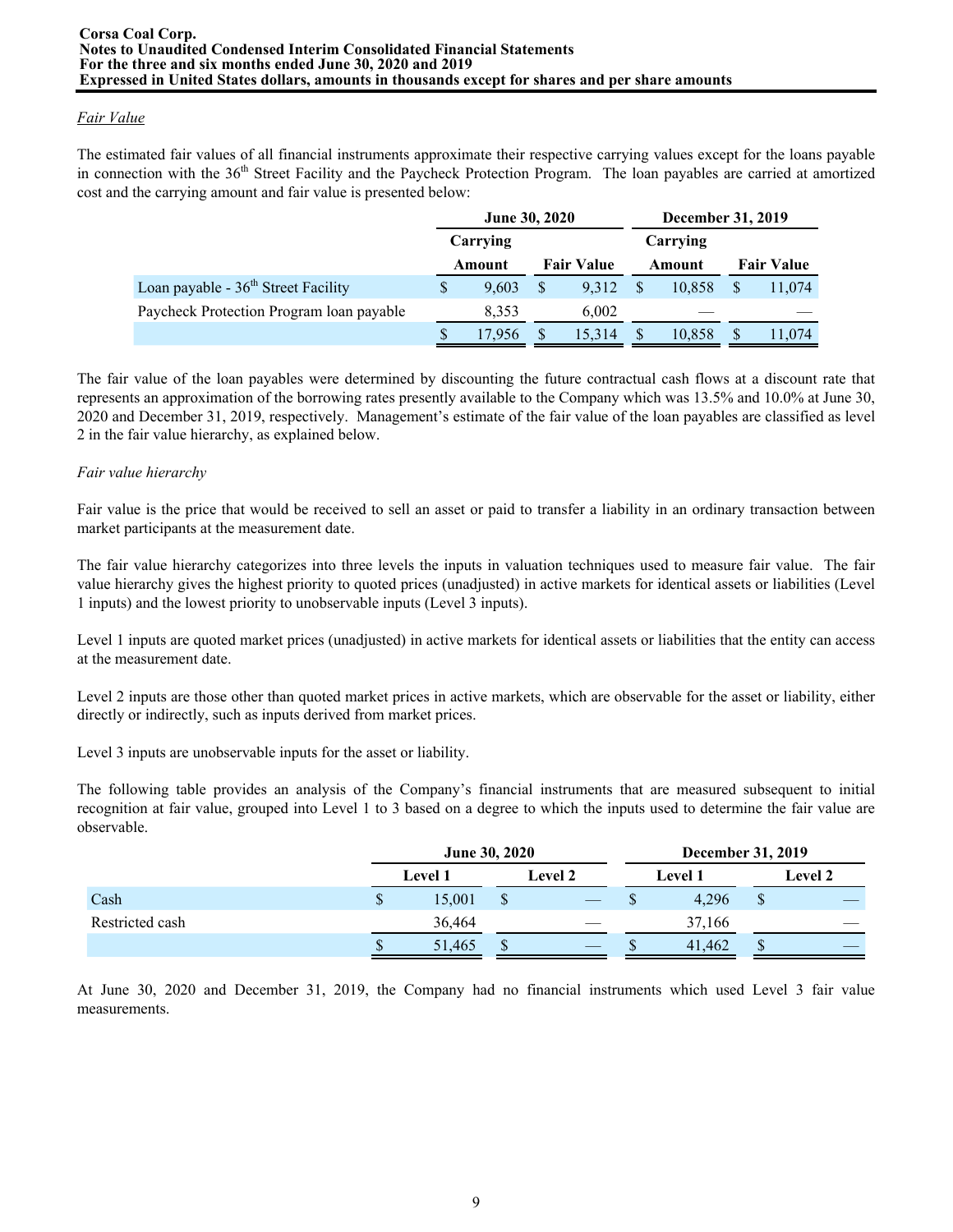## **3. Accounts receivable**

Accounts receivable consist of the following:

|                              | <b>June 30,</b> | December 31, |
|------------------------------|-----------------|--------------|
|                              | 2020            | 2019         |
| Trade receivables            | 4,897           | \$<br>28,387 |
| Income tax refundable credit | 1,380           | 689          |
| Other                        | 606             | 216          |
|                              | 6,883           | 29,292       |

The Company has not recorded any allowance for credit losses for the periods presented above.

# **4. Inventories**

Inventories consist of the following:

|                       | <b>June 30,</b><br>2020 | December 31,<br>2019 |        |  |  |
|-----------------------|-------------------------|----------------------|--------|--|--|
| Metallurgical coal    |                         |                      |        |  |  |
| Clean coal stockpiles | \$<br>4,935             | S                    | 4,536  |  |  |
| Raw coal stockpiles   | 4,035                   |                      | 1,365  |  |  |
|                       | 8,970                   |                      | 5,901  |  |  |
|                       |                         |                      |        |  |  |
| Parts and supplies    | 4,422                   |                      | 4,576  |  |  |
|                       | 13,392                  |                      | 10,477 |  |  |

# **5. Restricted cash**

Restricted cash consists of the following:

|                                             |   | June 30, |   | December 31, |
|---------------------------------------------|---|----------|---|--------------|
|                                             |   | 2020     |   | 2019         |
| Water treatment trust funds (a)             | S | 25,697   | S | 27,568       |
| Collateral posted for reclamation bonds (b) |   | 6,408    |   | 5,483        |
| Workers' compensation trust funds (c)       |   | 4,348    |   | 4,104        |
| Other restricted deposits                   |   | 11       |   |              |
|                                             |   | 36,464   |   | 37,166       |

- (a) The Company has signed certain agreements with U.S. environmental and regulatory agencies which require the perpetual monitoring and treatment of water in areas where the Company is operating or has operated in the past. As a result of these agreements, the Company was required to establish separate trust funds to ensure water treatment activities would continue after the Company ceased operating in the affected areas. The cash is invested in fixed income and equities and income earned on such funds, under certain circumstances, may be used by the Company to pay for certain water treatment costs once the trust funds have been fully funded. As of June 30, 2020, the Company is required to contribute an additional \$1,547 over the course of the next two years to fully fund the remaining unfunded trust, with \$668 due in the next 12 months.
- (b) The Company is required to post bonds to ensure reclamation is completed on its mining properties as required under U.S. state and federal regulations. The Company has agreements with insurers to provide these bonds. The cash collateral is invested in certificates of deposit that are insured by the U.S. Federal Deposit Insurance Corporation and are held in escrow, fixed income and equities. In January 2020, in connection with a request for a bond increase, the Company's previous surety bond provider, which had issued approximately \$59,000 of reclamation and other bonds,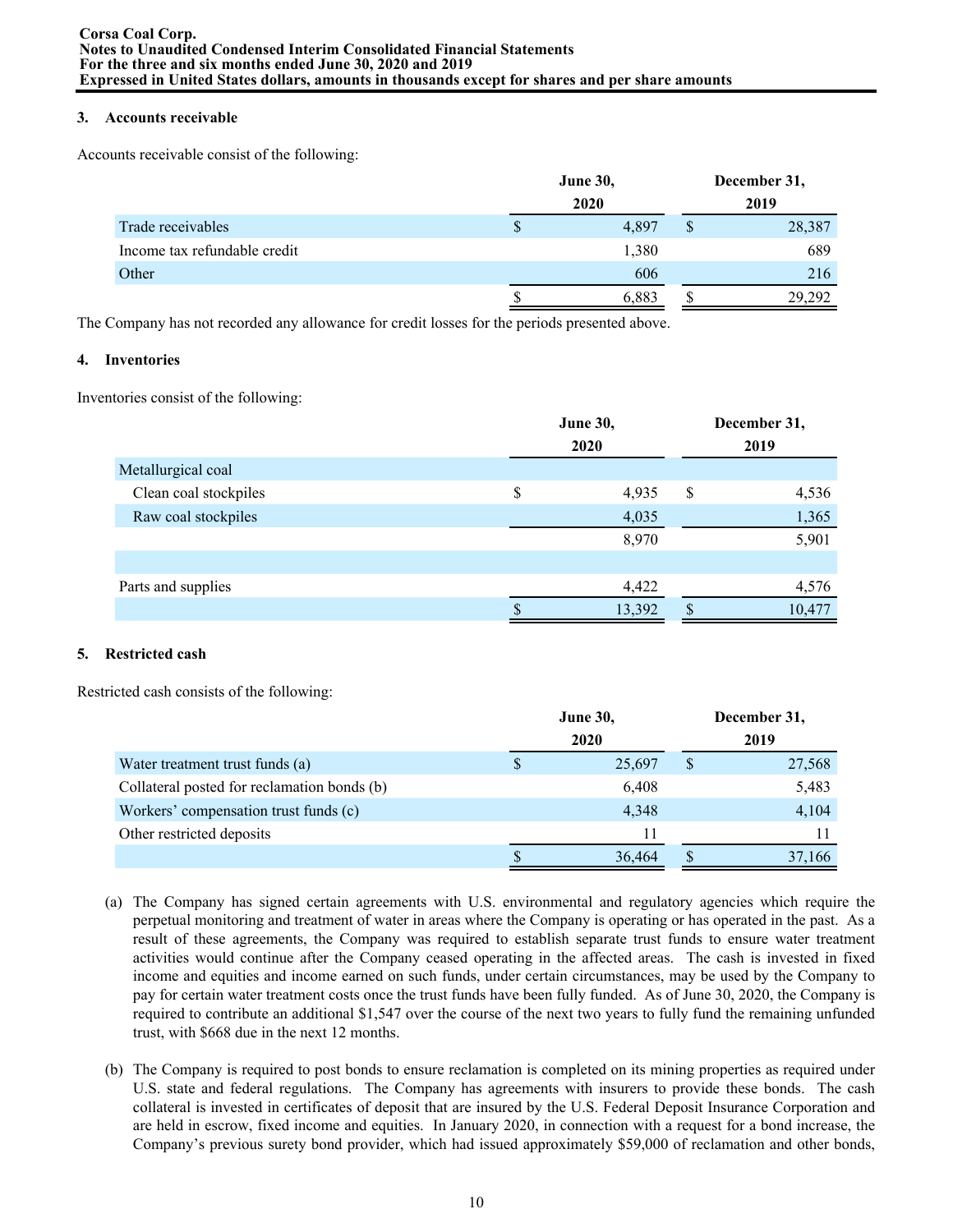required a substantial increase in the restricted cash posted as collateral against these bonds as well as the new bond. Due to the request for additional collateral, the Company entered into an agreement with a new surety bond provider to replace all of its existing reclamation and other bonds, as well as to issue the new bond at a future date when required. The new agreement required the transfer of the existing collateral of \$5,000, an initial deposit of \$1,000 and requires quarterly installment payments of \$250 to increase the level of cash collateral over time to reach the target set by the new surety of 25% of the issued bond amount.

(c) The Company has established separate trust funds with its insurance carriers to pay potential awards and claims related to workers' compensation claims.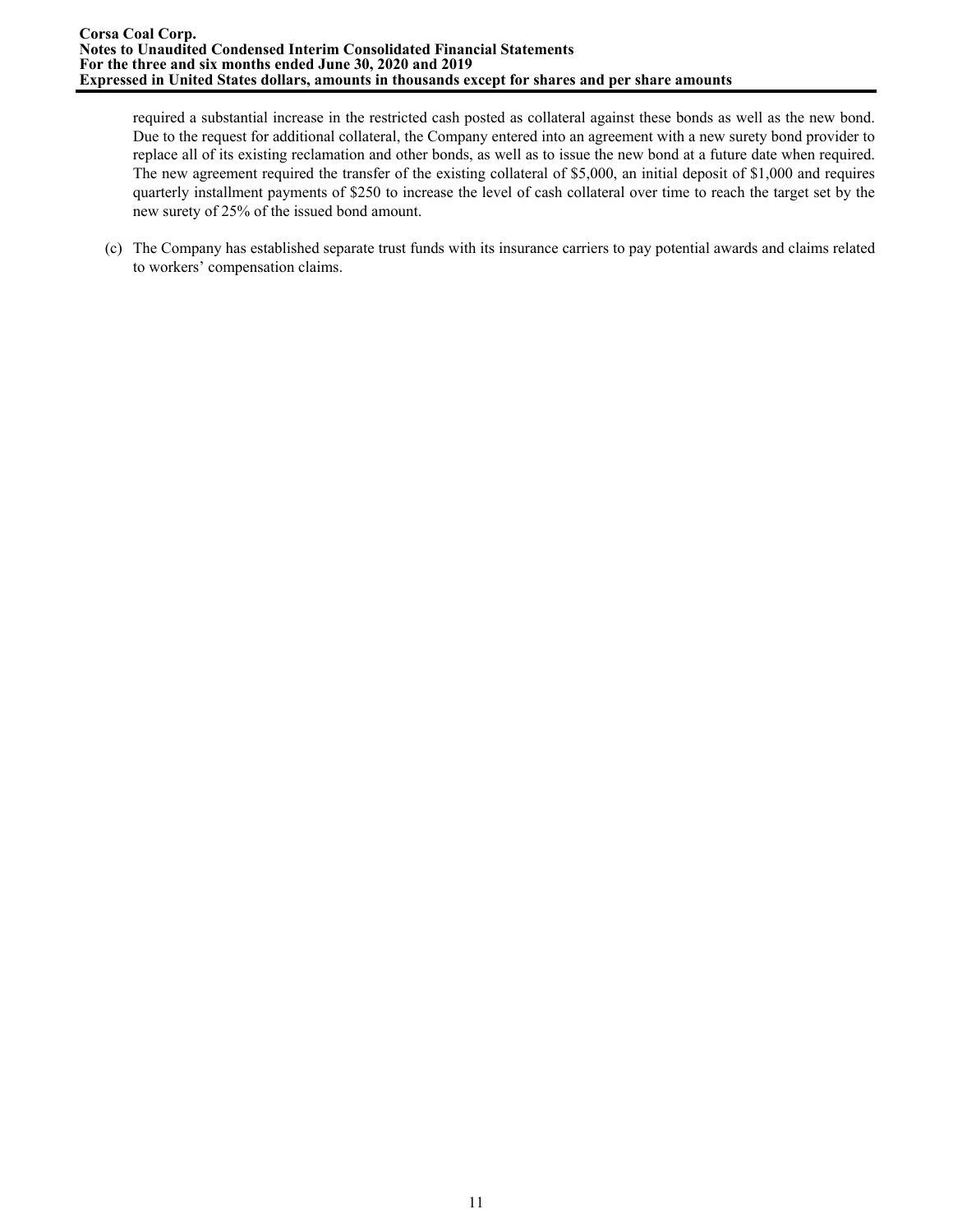## **6. Property, plant and equipment**

Property, plant and equipment consists of the following:

|                                    |               | <b>Mineral</b> |                        | <b>Plant</b> and |                           |              |
|------------------------------------|---------------|----------------|------------------------|------------------|---------------------------|--------------|
|                                    |               | Properties (a) |                        | Equipment        |                           | <b>Total</b> |
| Cost                               |               |                |                        |                  |                           |              |
| Balance - January 1, 2019          | \$            | 156,410        | \$                     | 157,733          | \$                        | 314,143      |
| <b>Additions</b>                   |               |                |                        | 10,121           |                           | 10,121       |
| Capitalized development costs      |               | 54             |                        |                  |                           | 54           |
| Change in reclamation provision    |               | 5,271          |                        |                  |                           | 5,271        |
| ROU asset termination              |               |                |                        | (1, 134)         |                           | (1, 134)     |
| Disposals                          |               | (2,827)        |                        | (14,207)         |                           | (17, 034)    |
| Balance - December 31, 2019        |               | 158,908        |                        | 152,513          |                           | 311,421      |
| Additions                          |               |                |                        | 1,761            |                           | 1,761        |
| Capitalized development costs      |               | 216            |                        |                  |                           | 216          |
| Disposals                          |               |                |                        | (40)             |                           | (40)         |
| <b>Balance - June 30, 2020</b>     | $\mathbb S$   | 159,124        | $\mathbb{S}$           | 154,234          | $\mathbb{S}$              | 313,358      |
|                                    |               |                |                        |                  |                           |              |
| <b>Accumulated Amortization</b>    |               |                |                        |                  |                           |              |
| Balance - January 1, 2019          | $\mathsf{\$}$ | (25, 235)      | $\mathcal{S}$          | (97, 303)        | $\boldsymbol{\mathsf{S}}$ | (122, 538)   |
| Amortization                       |               | (8,750)        |                        | (17, 248)        |                           | (25,998)     |
| ROU asset termination              |               |                |                        | 127              |                           | 127          |
| Disposals                          |               | 2,827          |                        | 13,890           |                           | 16,717       |
| <b>Balance - December 31, 2019</b> |               | (31, 158)      |                        | (100, 534)       |                           | (131,692)    |
| Amortization                       |               | (3,879)        |                        | (7,960)          |                           | (11, 839)    |
| Asset impairment (b)               |               | (30,205)       |                        | (11, 479)        |                           | (41, 684)    |
| Disposals                          |               |                |                        | 40               |                           | 40           |
| <b>Balance - June 30, 2020</b>     | $\mathcal{S}$ | (65, 242)      | $\mathcal{S}$          | (119, 933)       | $\mathbb{S}$              | (185, 175)   |
|                                    |               |                |                        |                  |                           |              |
| <b>Net Book Value</b>              |               |                |                        |                  |                           |              |
| December 31, 2019                  | \$            | 127,750        | \$                     | 51,979           | \$                        | 179,729      |
| June 30, 2020                      | $\frac{1}{s}$ | 93,882         | $\sqrt{\frac{2}{\pi}}$ | 34,301           | $\sqrt{\frac{2}{\pi}}$    | 128,183      |

(a) Mineral properties include the cost of obtaining the mineral and surface rights required to conduct mining operations. The two types of lease rights in the states of Maryland and Pennsylvania are surface rights, which provide access to the surface of a specific property, and mineral rights, which provide the right to extract the minerals from a specific property. The Company either purchases outright or leases these rights from various owners specific to each property. Mineral and surface rights which are leased are subject to royalty payments to the various owners based on the tons of coal extracted from that specific property. Royalty rates on leased mineral rights can range from 5% to 16%, although they typically range from 6% to 7%, of the selling price of the coal. Mineral and surface rights which are owned by the Company are not subject to royalties.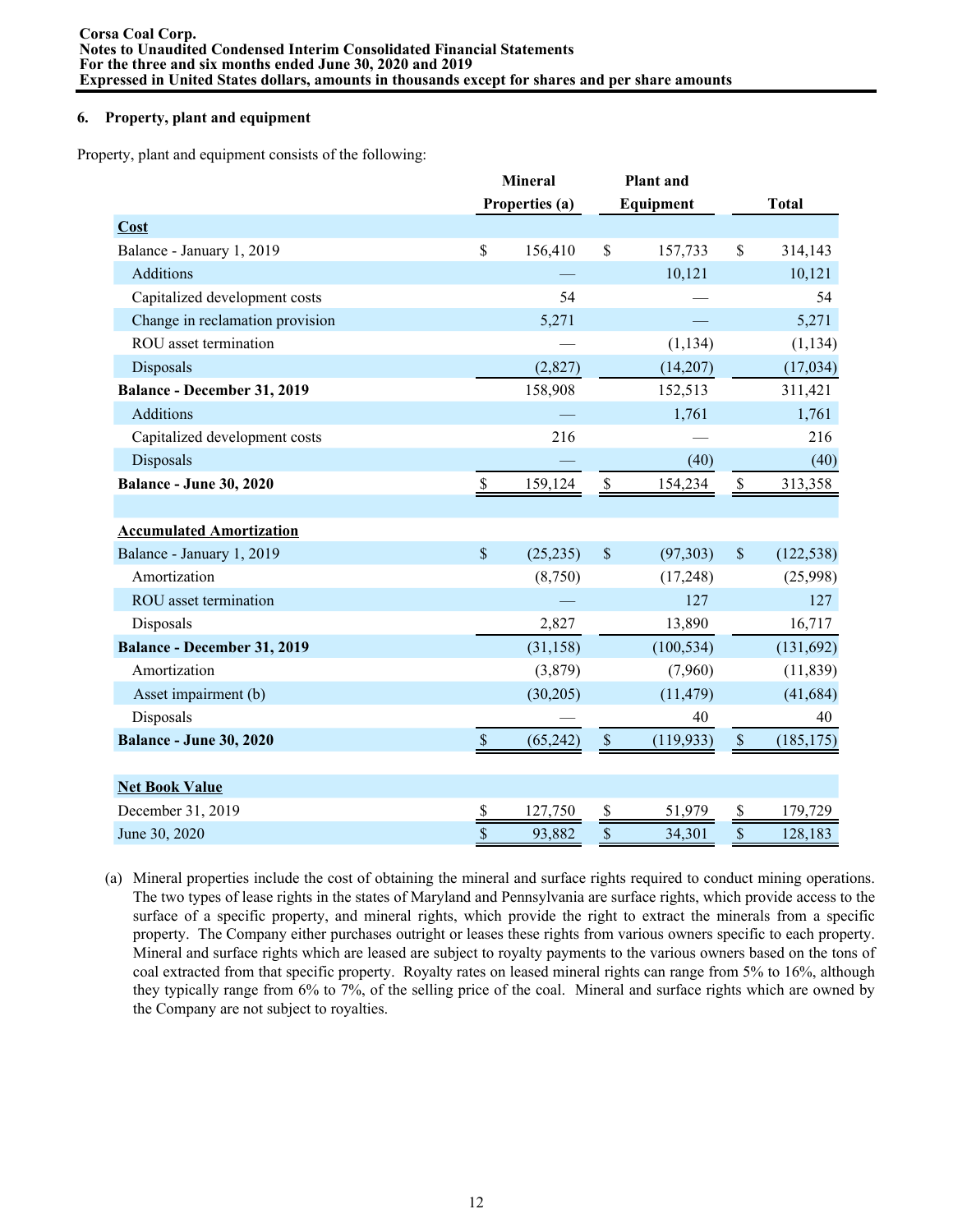(b) A triggering event was identified as a result of the continued deterioration of both the domestic and export metallurgical coal markets, driven in large part by the COVID-19 pandemic. Accordingly, an impairment charge of \$41,684 was recognized in cost of sales in the condensed interim consolidated statements of operations and comprehensive income (loss), reducing the carrying values of mineral properties and plant and equipment. The impairment loss reflects a strategic review of the NAPP Division performed by management, which resulted in an impairment analysis of the recoverable amount of the division's assets.

### *Key Assumptions*

The recoverable amount of the NAPP Cash Generating Unit ("CGU") was \$128,176 and was determined based on the fair value less cost of disposal ("FVLCD") using discounted cash flow projections. Key assumptions used in the calculation of recoverable amounts include discount rates, coal prices, future timing of production, including the date when a mineral property can be brought into production, the expected cost to produce coal, future care and maintenance and operating costs.

The assumed metallurgical coal prices used to determine the FVLCD were in a price range from \$59-\$110 per ton free-on-board at the Company's preparation plant for the period from the remainder of 2020 through 2041. The discount rate used of 14.8% was based on the Company's estimated weighted-average cost of capital for discounting the cash flow projections. Management's estimate of the FVLCD of the NAPP Division is classified as level 3 in the fair value hierarchy.

### *Sensitivity Assumptions*

The projected cash flows and estimated FVLCD can be affected by any one or more changes in the estimates used. Changes in coal prices and discount rates have the greatest impact on value, where a 1% change impacts the FVLCD as follows:

|                    |                                                             |              |  | <b>Change to FVLCD</b> |  |               |                                    |        |  |  |  |  |  |  |
|--------------------|-------------------------------------------------------------|--------------|--|------------------------|--|---------------|------------------------------------|--------|--|--|--|--|--|--|
|                    | 1% Decrease in 1% Increase in 1% Increase in 1% Decrease in |              |  |                        |  |               |                                    |        |  |  |  |  |  |  |
| <b>Coal Prices</b> |                                                             |              |  | <b>Coal Prices</b>     |  |               | <b>Discount Rate</b> Discount Rate |        |  |  |  |  |  |  |
|                    |                                                             | $(9,314)$ \$ |  | 9.314 S                |  | $(10,666)$ \$ |                                    | 11,965 |  |  |  |  |  |  |

## **7. Accounts Payable and Accrued Liabilities**

Accounts payable and accrued liabilities consists of the following:

|                           |   | <b>June 30,</b> |   | December 31, |
|---------------------------|---|-----------------|---|--------------|
|                           |   | 2020            |   | 2019         |
| Trade payables            | S | 6,680           | S | 7,595        |
| Purchased coal payables   |   | 59              |   | 2,804        |
| Freight payables          |   | 2,646           |   | 6,078        |
| Income tax payable        |   | 89              |   |              |
| Other accrued liabilities |   | 3,902           |   | 6,075        |
|                           | J | 13,376          |   | 22,552       |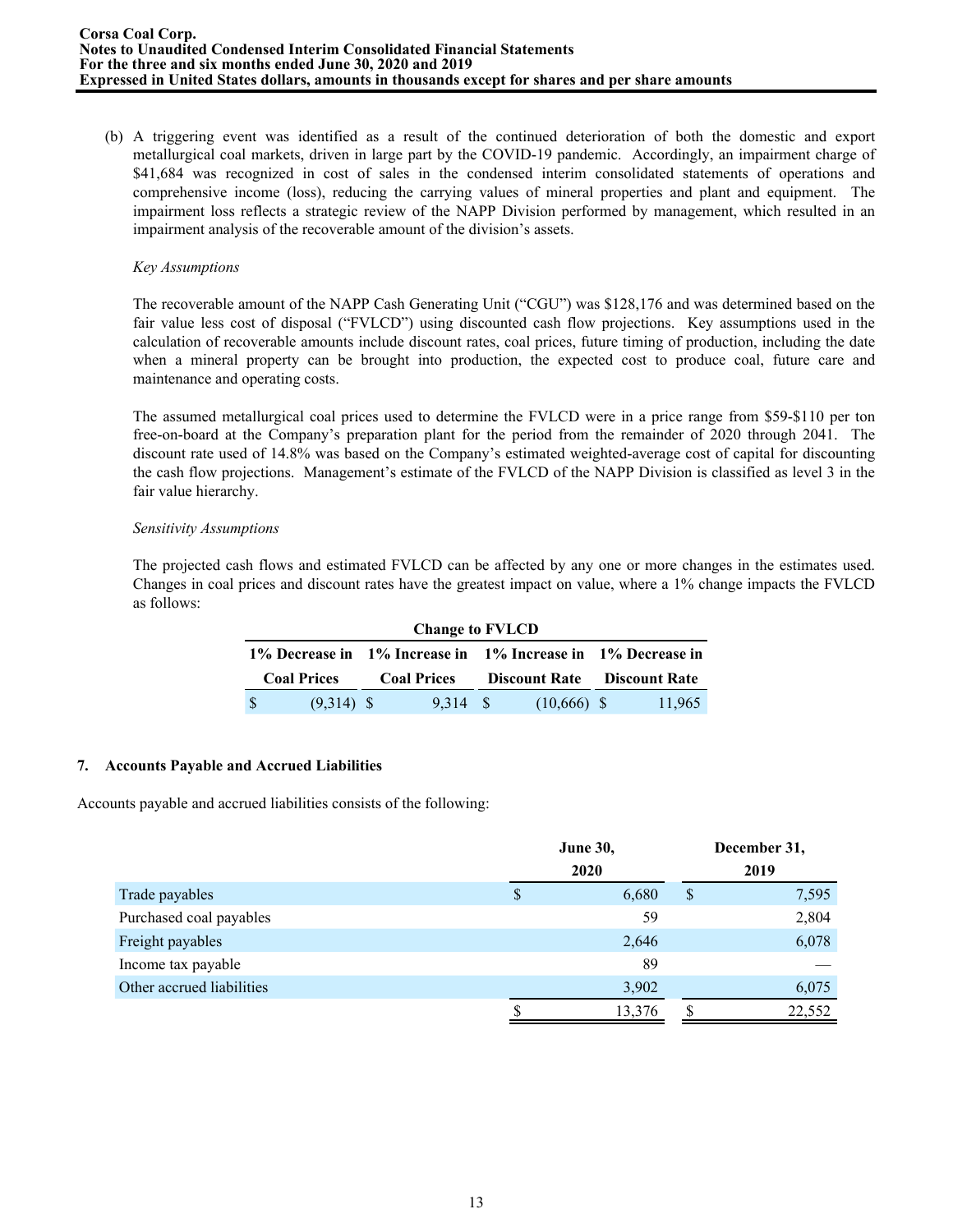# **8. Lease Liabilities**

Lease liabilities consists of the following:

|                                    |                      |                     | <b>June 30,</b> | December 31, |       |
|------------------------------------|----------------------|---------------------|-----------------|--------------|-------|
|                                    | <b>Interest Rate</b> | <b>Maturity</b>     | 2020            | 2019         |       |
| Equipment - Preparation Plant (a)  | $11.0\%$             | September 2023      | 896             |              | 1,005 |
| Equipment - Preparation Plant (a)  | $11.0\%$             | December 2021       | 311             |              | 403   |
| Equipment - Surface                | $10.8\%$ to $11\%$   | May 2021- Oct. 2024 | 2,639           |              | 2,084 |
| Equipment - Information Technology | 11.0%                | <b>July 2022</b>    | 26              |              | 29    |
| Balance, end of period             |                      |                     | 3,872           |              | 3,521 |
| Less: Current portion              |                      |                     | (1,175)         |              | (957) |
| Total long-term lease liabilities  |                      |                     | 2,697           |              | 2,564 |

(a) Contingent rent related to these lease obligations is payable if the equipment exceeds certain operating levels. The contingent rent recognized in the three and six months ended June 30, 2020 was income of \$3 and \$1, respectively. The contingent rent recognized in the three and six months ended June 30, 2019 was expense of \$72 and \$82, respectively. Contingent rent is included in cost of sales in the condensed interim consolidated statements of operations and comprehensive income (loss).

Lease liabilities are payable as follows:

| Less than 1 year                    | 1,547 |
|-------------------------------------|-------|
| 1-3 years                           | 2,485 |
| 4-5 years                           | 594   |
| Thereafter                          |       |
| Total payments                      | 4,626 |
| Less: Amounts representing interest | (754) |
| Total finance lease obligations     | 3,872 |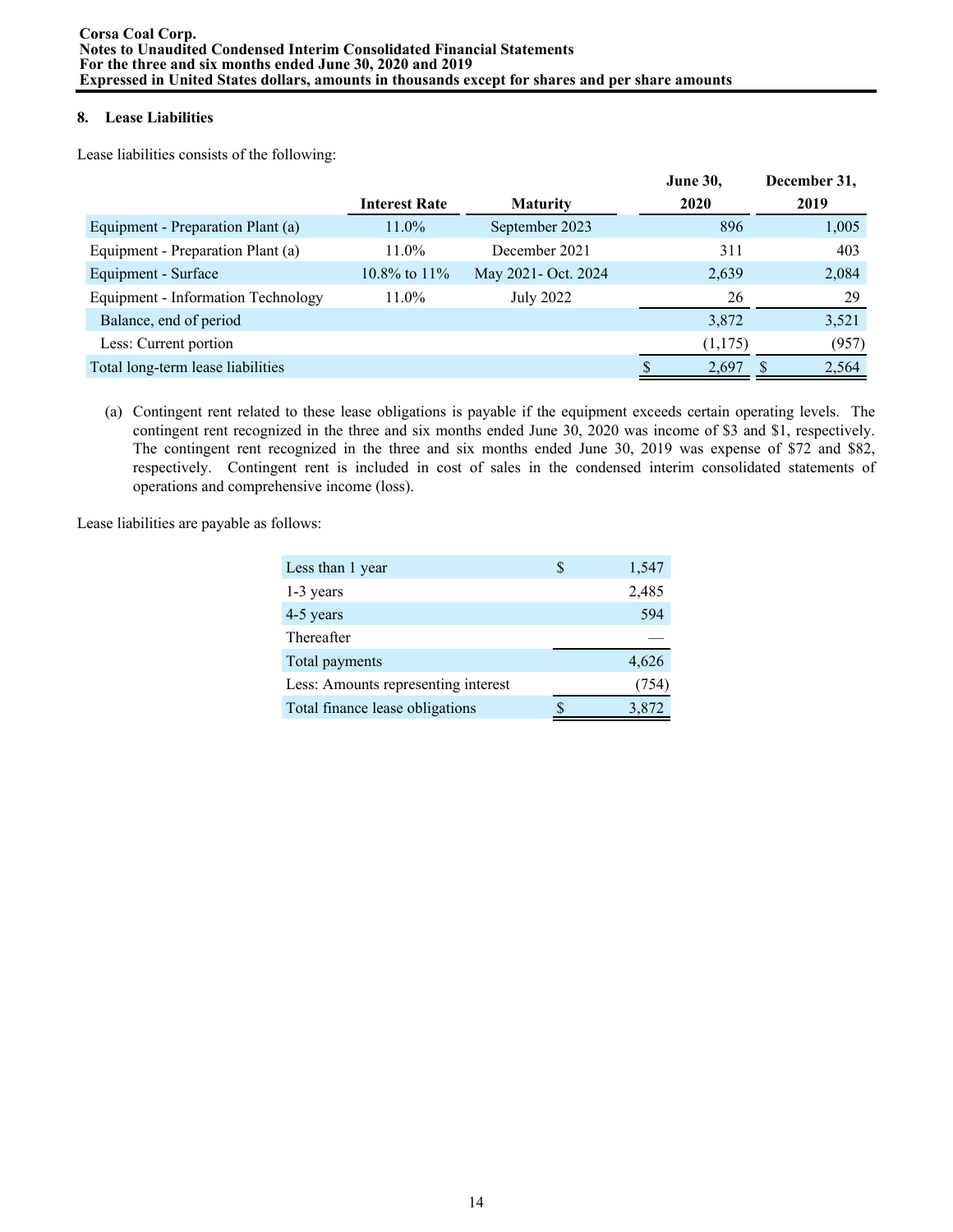For the three and six months ended June 30, 2020 and 2019, interest expense, which is included in net finance expense in the condensed interim consolidated statements of operations and comprehensive income (loss) and total cash outflows related to lease liabilities were as follows:

|                                                  |      |                 | For the three months ended |  | For the six months ended |  |      |  |  |
|--------------------------------------------------|------|-----------------|----------------------------|--|--------------------------|--|------|--|--|
|                                                  |      | <b>June 30,</b> |                            |  | <b>June 30,</b>          |  |      |  |  |
|                                                  | 2020 |                 | 2019                       |  | 2020                     |  | 2019 |  |  |
| Interest expense related to lease liabilities    | 104  |                 | 129.                       |  | 201                      |  | 258  |  |  |
| Total cash outflows related to lease liabilities | 365  |                 | 882                        |  | 692                      |  | .730 |  |  |

The expense relating to leases of low value assets was not material.

Right-of-use assets, which are included in property, plant and equipment, net, in the condensed interim consolidated balance sheets, consist of the following:

|                                 |              |               |         |                           | Equipment                |              |                |               |      |               | Office   |                           |              |
|---------------------------------|--------------|---------------|---------|---------------------------|--------------------------|--------------|----------------|---------------|------|---------------|----------|---------------------------|--------------|
|                                 | U/G          |               | Plant   |                           | Plant                    |              | <b>Surface</b> | IT            |      | Lease         |          |                           | <b>Total</b> |
| <b>Gross Right-of Use Asset</b> |              |               |         |                           |                          |              |                |               |      |               |          |                           |              |
| Balance - January 1, 2019       | 22,045<br>\$ | $\mathsf{\$}$ | 1,696   | \$                        | 2,200                    | \$           | 838            | \$            | 37   | \$            |          | \$                        | 26,816       |
| IFRS 16 adoption                |              |               |         |                           |                          |              |                |               |      |               | 1,193    |                           | 1,193        |
| Accrued lease payments          |              |               |         |                           |                          |              |                |               |      |               | (59)     |                           | (59)         |
| <b>Additions</b>                |              |               |         |                           |                          |              | 1,682          |               |      |               |          |                           | 1,682        |
| ROU asset termination           |              |               |         |                           |                          |              |                |               |      |               | (1, 134) |                           | (1, 134)     |
| ROU asset transfer              | (22,045)     |               |         |                           |                          |              |                |               |      |               |          |                           | (22, 045)    |
| Balance - December 31, 2019     |              |               | 1,696   |                           | 2,200                    |              | 2,520          |               | 37   |               |          |                           | 6,453        |
| <b>Additions</b>                |              |               |         |                           |                          |              | 841            |               |      |               |          |                           | 841          |
| Balance - June 30, 2020         | \$           |               | 1,696   | S                         | 2,200                    | \$           | 3,361          | S             | 37   | S             |          | S                         | 7,294        |
|                                 |              |               |         |                           |                          |              |                |               |      |               |          |                           |              |
| <b>Accumulated Amortization</b> |              |               |         |                           |                          |              |                |               |      |               |          |                           |              |
| Balance - January 1, 2019       | (21, 494)    | $\mathbb{S}$  | (678)   | $\mathcal{S}$             | (177)                    | \$           | (105)          | $\mathcal{S}$ | (3)  | $\mathcal{S}$ |          | $\boldsymbol{\mathsf{S}}$ | (22, 457)    |
| Amortization                    | (413)        |               | (339)   |                           | (426)                    |              | (397)          |               | (8)  |               | (127)    |                           | (1,710)      |
| ROU asset termination           |              |               |         |                           |                          |              |                |               |      |               | 127      |                           | 127          |
| ROU asset transfer              | 21,907       |               |         |                           | $\overline{\phantom{0}}$ |              |                |               |      |               |          |                           | 21,907       |
| Balance - December 31, 2019     |              |               | (1,017) |                           | (603)                    |              | (502)          |               | (11) |               |          |                           | (2, 133)     |
| Amortization                    |              |               | (170)   |                           | (213)                    |              | (323)          |               | (4)  |               |          |                           | (710)        |
| Balance - June 30, 2020         | \$           |               | (1,187) | $\boldsymbol{\mathsf{S}}$ | (816)                    | <sup>S</sup> | (825)          | <sup>S</sup>  | (15) |               |          | \$                        | (2, 843)     |
|                                 |              |               |         |                           |                          |              |                |               |      |               |          |                           |              |
| <b>Net Book Value</b>           |              |               |         |                           |                          |              |                |               |      |               |          |                           |              |
| December 31, 2019               |              |               | 679     | \$                        | 1,597                    | S            | 2,018          | S             | 26   |               |          |                           | 4,320        |
| June 30, 2020                   | \$           | \$            | 509     | \$                        | 1,384                    | \$           | 2,536          | \$            | 22   | \$            |          | \$                        | 4,451        |

For the three and six months ended June 30, 2020, amortization expense of \$372 and \$710, respectively, related to the right-ofuse assets, is included in cost of sales in the condensed interim consolidated statements of operations and comprehensive income (loss). For the three and six months ended June 30, 2019, amortization expense of \$432 and \$844, respectively, related to the right-of-use assets, is included in cost of sales in the condensed interim consolidated statements of operations and comprehensive income (loss).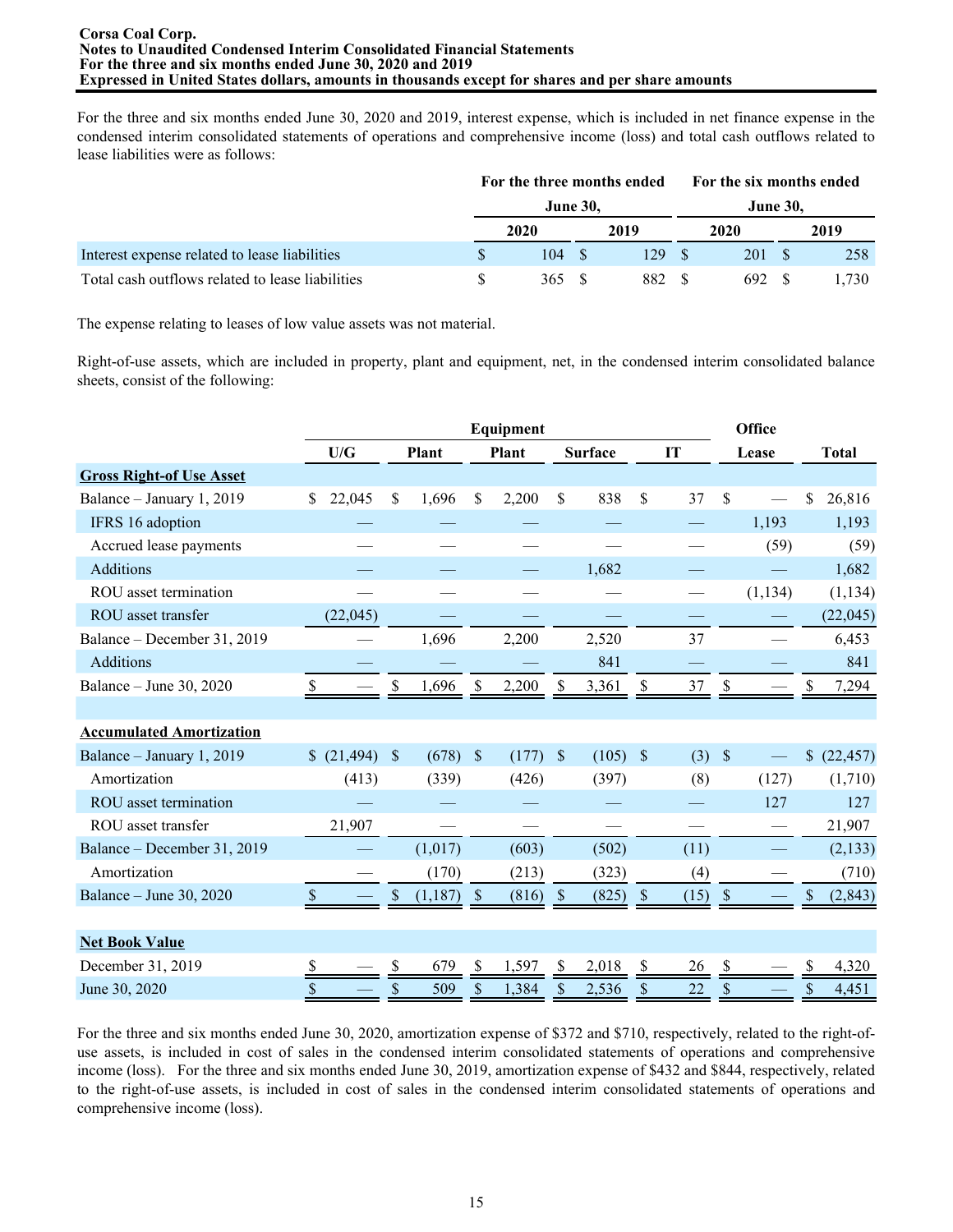## **9. Debt**

## **Revolving Credit Facility**

On August 16, 2019, certain wholly-owned subsidiaries of the Company, as borrowers, entered into a three-year credit and security agreement (the "Credit Agreement") with KeyBank National Association ("KeyBank") for up to \$25 million (the "Revolving Credit Facility"). The Revolving Credit Facility bears interest at London Inter-Bank Offered Rate ("LIBOR") plus 350 basis points or the Base Rate plus 150 basis points. The Base Rate is the rate per annum equal to the highest of (i) the rate of interest established by KeyBank, from time-to-time, as its "prime rate," (ii) the Federal Funds Effective Rate, as defined in the Credit Agreement, in effect from time-to-time plus ½ of 1% per annum, and (iii) 100 basis points in excess of LIBOR for loans with an interest period of one month. The Revolving Credit Facility contains customary financial covenants. In December 2019, the Company entered into an amendment to update the calculation period of the financial covenants. In connection with the arrangement and subsequent amendment of the Revolving Credit Facility, the Company paid a commitment fee, upfront fee and administration fees totaling \$403 which are included in prepaid expenses and other current assets and advance royalties and other assets in the consolidated balance sheets. The Revolving Credit Facility is secured against all currently owned and after acquired tangible and intangible assets of the borrowers and the guarantor. At June 30, 2020, the Company had no outstanding borrowings on the Revolving Credit Facility, a letter of credit had been issued to support historical workers compensation claims of \$890 and the Company had additional availability to borrow \$6,793. Total liquidity under the Revolving Credit Facility is subject to certain restrictions which include, among others, a percentage of accounts receivable and coal inventory. The Company was in compliance with all financial covenants at June 30, 2020.

# **Loan Payable**

On August 16, 2019, Wilson Creek Holdings, Inc. ("WCH"), as lessee, and the Company along with all of the subsidiaries of WCH, as guarantors, entered into a lease financing agreement with Key Equipment Finance, as lessor and assignor, and 36<sup>th</sup> Street Capital Partners, LLC, as assignee ("36<sup>th</sup> Street"), for the sale and leaseback of various coal mining equipment (the "Leased Property") for a funding amount of \$12 million (the "36<sup>th</sup> Street Facility" and together with the Revolving Credit Facility, the "New Credit Facilities"). The  $36<sup>th</sup>$  Street Facility has an effective interest rate of 9.50%, a lease term of 48 months and contains customary financial covenants. In December 2019, the Company entered into an amendment to update the calculation period of the financial covenants. In connection with the 36<sup>th</sup> Street Facility, the Company paid certain fees in the amount of \$135. The  $36<sup>th</sup>$  Street Facility is secured by the Leased Property. The Company was in compliance with all financial covenants at June 30, 2020.

The New Credit Facilities replaced the \$25 million senior secured term credit facility with Sprott Resource Lending Corp. entered into on August 19, 2014 (the "Sprott Facility"), which was repaid using a portion of the proceeds from the New Credit Facilities. As a result of the Sprott Facility refinancing, the Company recognized a loss on debt extinguishment of \$1,238 which was included in other income and expense in the consolidated statements of operations and comprehensive income (loss) for the year ended December 31, 2019. The loss on debt extinguishment includes \$1,024 of expense related to the unamortized fees on the Sprott Facility and \$214 of related legal expenses.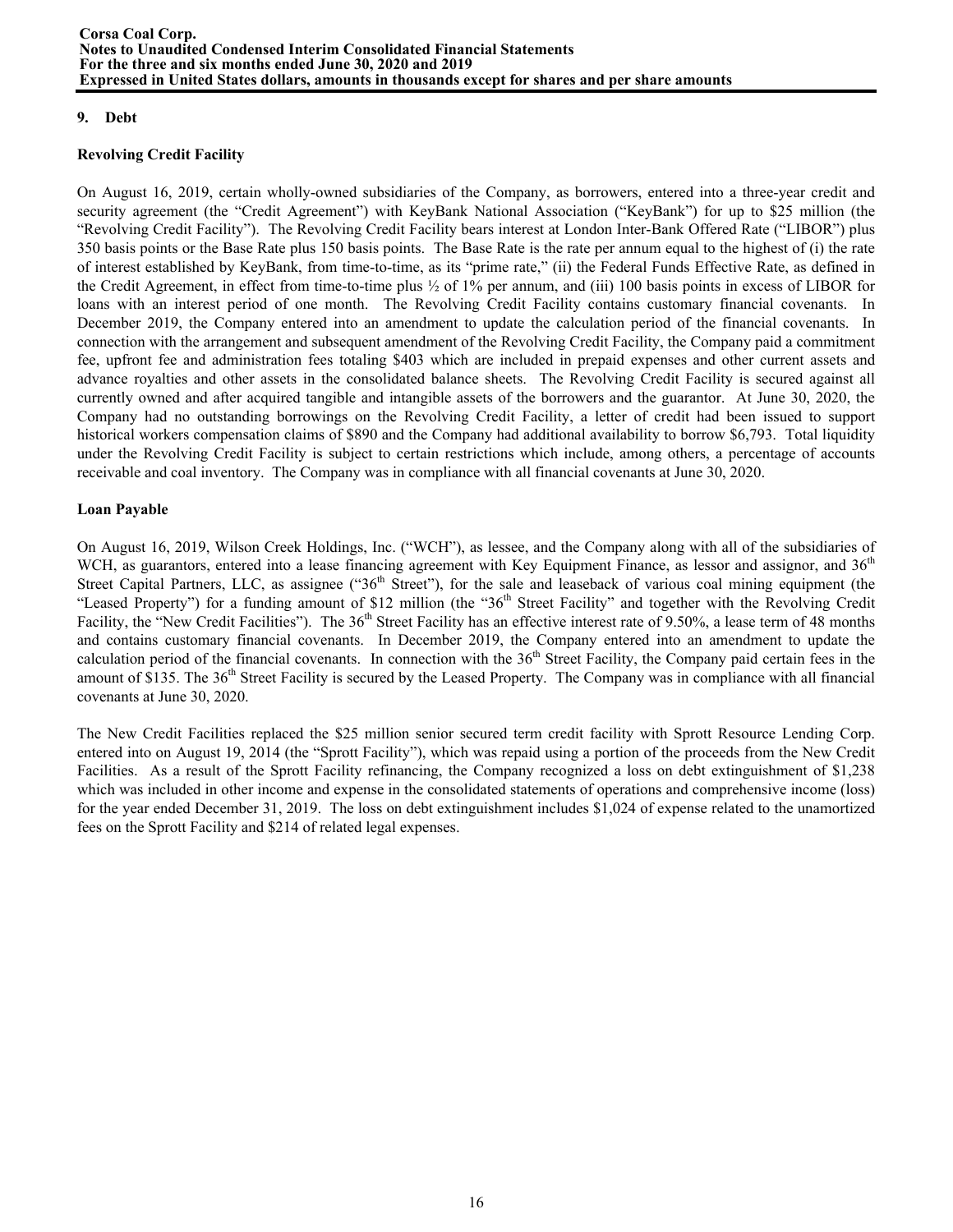#### **Corsa Coal Corp. Notes to Unaudited Condensed Interim Consolidated Financial Statements For the three and six months ended June 30, 2020 and 2019 Expressed in United States dollars, amounts in thousands except for shares and per share amounts**

| <u>enalyse in the loan payable outaned lot the sin individue chase <math>\epsilon</math> and <math>\epsilon</math></u> |           | 36 <sup>th</sup> Street Facility |     |              |              | <b>Sprott Facility</b> |              |              |              |
|------------------------------------------------------------------------------------------------------------------------|-----------|----------------------------------|-----|--------------|--------------|------------------------|--------------|--------------|--------------|
|                                                                                                                        |           | <b>Unamortized</b>               |     |              |              | <b>Unamortized</b>     |              |              |              |
|                                                                                                                        | Principal | <b>Discount</b>                  |     | <b>Total</b> | Principal    | <b>Discount</b>        |              | <b>Total</b> | Total        |
| Balance - January 1, 2019                                                                                              |           | \$                               |     |              | \$<br>32,017 | \$<br>(1, 565)         | $\mathbb{S}$ | 30,452       | \$<br>30,452 |
| Initial borrowing                                                                                                      | 12,000    |                                  |     | 12,000       |              |                        |              |              | 12,000       |
| Accrued interest                                                                                                       | 338       |                                  |     | 338          | 2,501        |                        |              | 2,501        | 2,839        |
| Interest paid                                                                                                          | (338)     |                                  |     | (338)        | (2,501)      |                        |              | (2,501)      | (2,839)      |
| Issuance costs                                                                                                         |           | (135)                            |     | (135)        |              |                        |              |              | (135)        |
| Accretion of discount                                                                                                  |           | 11                               |     | 11           |              | 541                    |              | 541          | 552          |
| Loss on extinguishment                                                                                                 |           |                                  |     |              |              | 1,024                  |              | 1,024        | 1,024        |
| Principal repayment                                                                                                    | (1,018)   |                                  |     | (1,018)      | (32,017)     |                        |              | (32,017)     | (33,035)     |
| Balance - December 31, 2019                                                                                            | 10,982    | (124)                            |     | 10,858       |              |                        |              |              | 10,858       |
|                                                                                                                        |           |                                  |     |              |              |                        |              |              |              |
| Accrued interest                                                                                                       | 522       |                                  |     | 522          |              |                        |              |              | 522          |
| Interest paid                                                                                                          | (522)     |                                  |     | (522)        |              |                        |              |              | (522)        |
| Accretion of discount (note 17)                                                                                        |           | 17                               |     | 17           |              |                        |              |              | 17           |
| Principal repayment                                                                                                    | (1,272)   |                                  |     | (1,272)      |              |                        |              |              | (1,272)      |
| Balance - June 30, 2020                                                                                                | 9,710     | (107)                            | -SS | 9,603        |              |                        |              |              | 9,603        |
| Less: current portion                                                                                                  | (2,743)   | 34                               |     | (2,709)      |              |                        |              |              | (2,709)      |
| Total long-term loan payable                                                                                           | 6,967     | (73)                             |     | 6,894        |              |                        |              |              | 6,894        |

The changes in the loan payable balance for the six months ended June 30, 2020 are as follows:

# **Paycheck Protection Program Loan Payable**

In connection with the COVID-19 pandemic, the U.S. Small Business Administration ("SBA"), an agency of the U.S. federal government, administered the Paycheck Protection Program (15 U.S.C. § 636(a)(36)), a loan program designed to incentivize qualifying businesses to keep their workers on payroll. Under the Paycheck Protection Program: (i) loans will be fully forgiven if the funds are used for payroll costs, interest on mortgages, rent and utilities (at least 60% of the forgiven amount must be used for payroll), and partially forgiven if full-time equivalent headcount declines, or if salaries and wages decrease; (ii) interest on the loans is charged at 1% and principal and interest payments are to begin seven months from the date of the loan, with a maturity date of five years from the date of the loan; (iii) no collateral is required; (iv) neither the U.S. federal government nor lenders will charge any fees; and (v) the loans are guaranteed by the SBA.

In April 2020, two of Corsa's U.S. subsidiaries, Wilson Creek Holdings, Inc. and Wilson Creek Energy, LLC, entered into loan agreements under the Paycheck Protection Program providing for loans in an aggregate amount of \$8,353. The loan agreements are with KeyBank, as lender, and include standard terms and conditions under the Paycheck Protection Program. The Company used the funds as contemplated under the Paycheck Protection Program and, accordingly, expects the loans to be fully or substantially forgiven.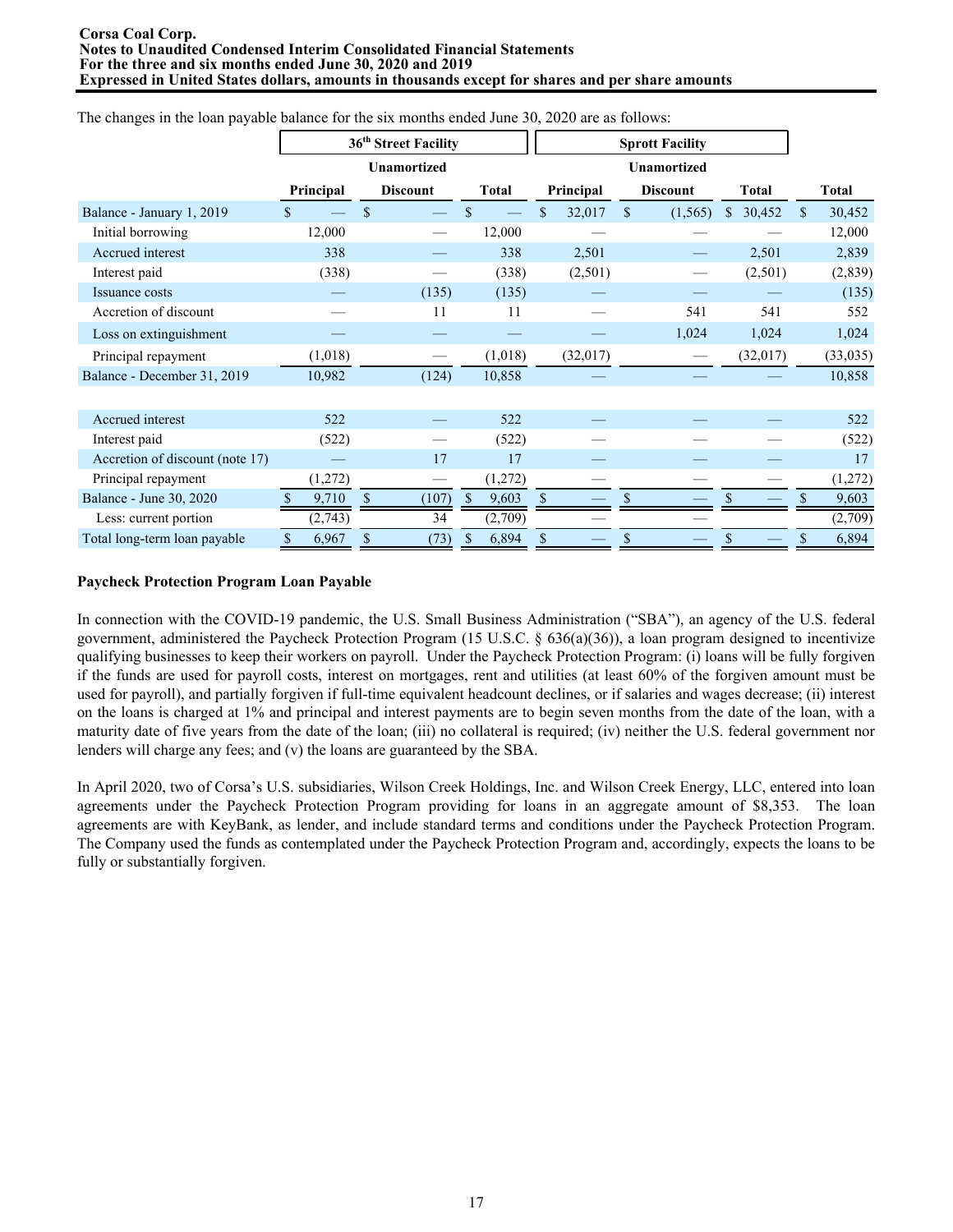## **10. Other Liabilities**

Other liabilities consist of the following:

|                                                |   | June 30,<br>2020 |   | December 31,<br>2019 |
|------------------------------------------------|---|------------------|---|----------------------|
| Workers' compensation provision (a)            | Φ | 5,836            | S | 6,050                |
| Transportation contract liquidated damages (b) |   | 485              |   | 732                  |
| Other $(c)$                                    |   | 495              |   | 787                  |
|                                                |   | 6,816            |   | 7,569                |
| Less: current portion $(a,b,c)$                |   | (2,059)          |   | (2, 684)             |
| <b>Total Other Liabilities</b>                 |   | 4,757            |   | 4,885                |

- (a) The provision relates to workers' compensation and occupational disease claims that have not yet been paid by the Company. The estimates use an actuarial valuation approach based on historical claims and known events, where such estimates may differ materially from the estimates used herein. The balance that is expected to be settled within the next twelve months is \$1,160. The Company has established separate trust funds with its insurance carriers to pay potential awards and claims related to workers' compensation claims (note 5).
- (b) The Company's subsidiary, PBS Coals, Inc. ("PBS"), had contractual agreements with a transportation provider, which indicated minimum levels of coal to be shipped via rail over an expired contract period, which was not met. Corsa acquired these contractual agreements as a result of an acquisition. The balance that is expected to be settled within the next twelve months is \$404.
- (c) Other includes various accruals based on management's best estimate of other matters.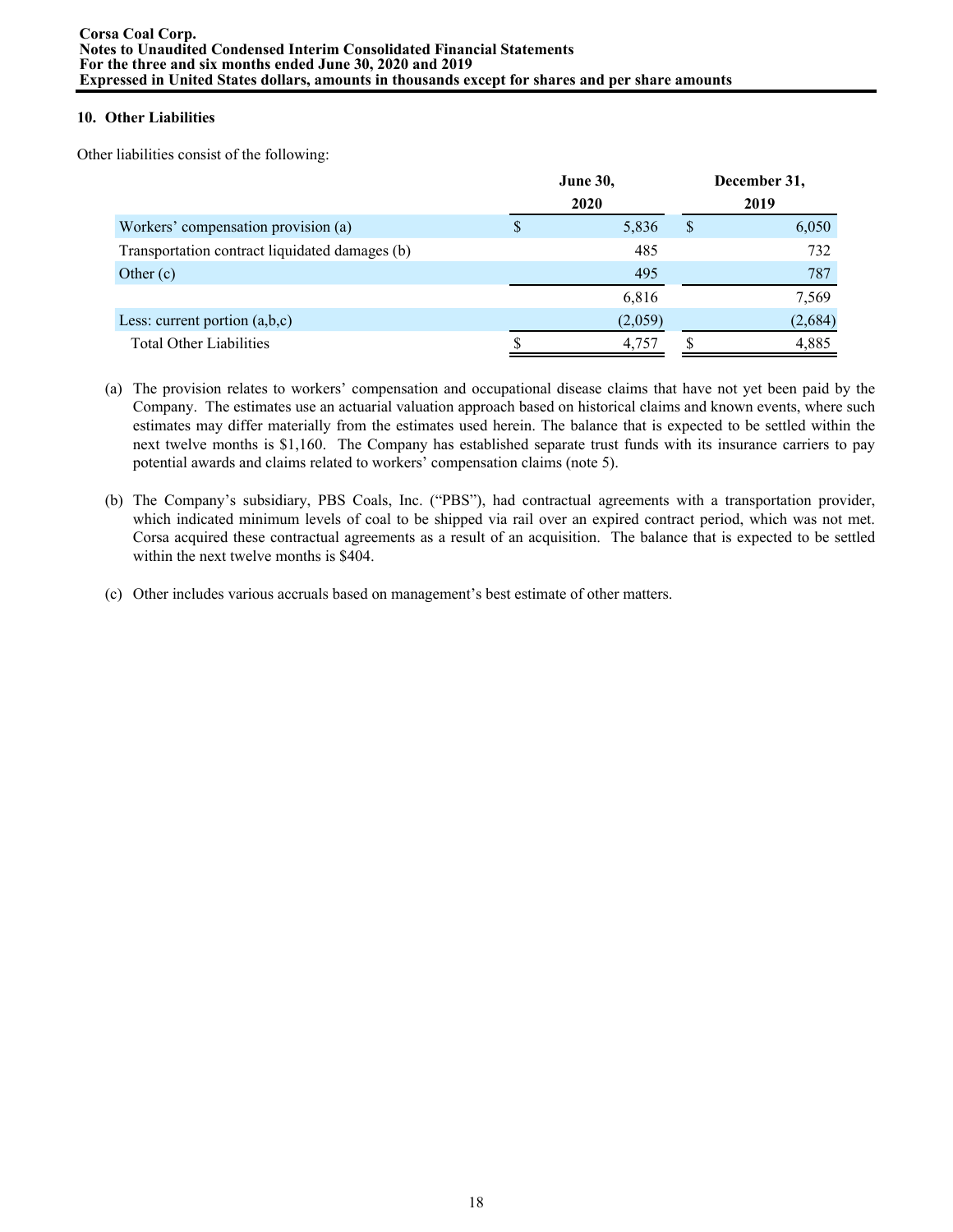### **11. Reclamation and Water Treatment Provision**

The Company's reclamation and water treatment provision arises from its obligations to undertake site reclamation and remediation as well as certain water treatment activities in connection with its historical operations.

The changes to the reclamation and water treatment provision were as follows:

|                                                     |                    | <b>Site</b>            |               | Water                 |               |              |
|-----------------------------------------------------|--------------------|------------------------|---------------|-----------------------|---------------|--------------|
|                                                     |                    | <b>Reclamation and</b> |               | <b>Treatment</b>      |               |              |
|                                                     |                    | <b>Remediation (a)</b> |               | <b>Obligation</b> (b) |               | <b>Total</b> |
| Balance - January 1, 2019                           | $\mathsf{\$}$      | 30,047                 | $\mathsf{\$}$ | 27,269                | $\mathsf{\$}$ | 57,316       |
|                                                     |                    |                        |               |                       |               |              |
| Costs incurred                                      |                    | (4,279)                |               | (1, 851)              |               | (6, 130)     |
| Change in estimate                                  |                    | 7,284                  |               | (824)                 |               | 6,460        |
| Accretion expense                                   |                    | 796                    |               | 729                   |               | 1,525        |
|                                                     |                    | 3,801                  |               | (1,946)               |               | 1,855        |
|                                                     |                    |                        |               |                       |               |              |
| Balance - December 31, 2019                         | \$                 | 33,848                 | $\mathbb S$   | 25,323                | $\mathbb S$   | 59,171       |
|                                                     |                    |                        |               |                       |               |              |
| Costs incurred                                      |                    | (899)                  |               | (893)                 |               | (1,792)      |
| Change in estimate                                  |                    | 278                    |               |                       |               | 278          |
| Accretion expense                                   |                    | 318                    |               | 242                   |               | 560          |
|                                                     |                    | (303)                  |               | (651)                 |               | (954)        |
|                                                     |                    |                        |               |                       |               |              |
| Balance - June 30, 2020                             | $\mathbf{\hat{S}}$ | 33,545                 | $\mathsf{\$}$ | 24,672                | $\mathbb{S}$  | 58,217       |
|                                                     |                    |                        |               |                       |               |              |
| Less: current portion                               |                    | (2, 143)               |               | (1,276)               |               | (3, 419)     |
| Long-Term Reclamation and Water Treatment Provision | \$                 | 31,402                 | \$            | 23,396                | $\$$          | 54,798       |
|                                                     |                    |                        |               |                       |               |              |
| Estimated costs (undiscounted cash flow basis)      | S                  | 33,038                 | \$            | 24,520                | \$            | 57,558       |
| End of reclamation period                           |                    | $1-20$ years           |               | Perpetual             |               |              |
| Discount rate                                       | $0.16\% - 2.22\%$  |                        |               | 1.59%-2.25%           |               |              |
| Inflation rate                                      |                    | 2.0%                   |               | 2.0%                  |               |              |

- (a) Site reclamation and remediation
	- (i) The current portion represents the amount expected to be incurred by the Company within one year from June 30, 2020.
	- (ii) At June 30, 2020, the Company had \$58,304 in surety bonds outstanding to secure reclamation obligations.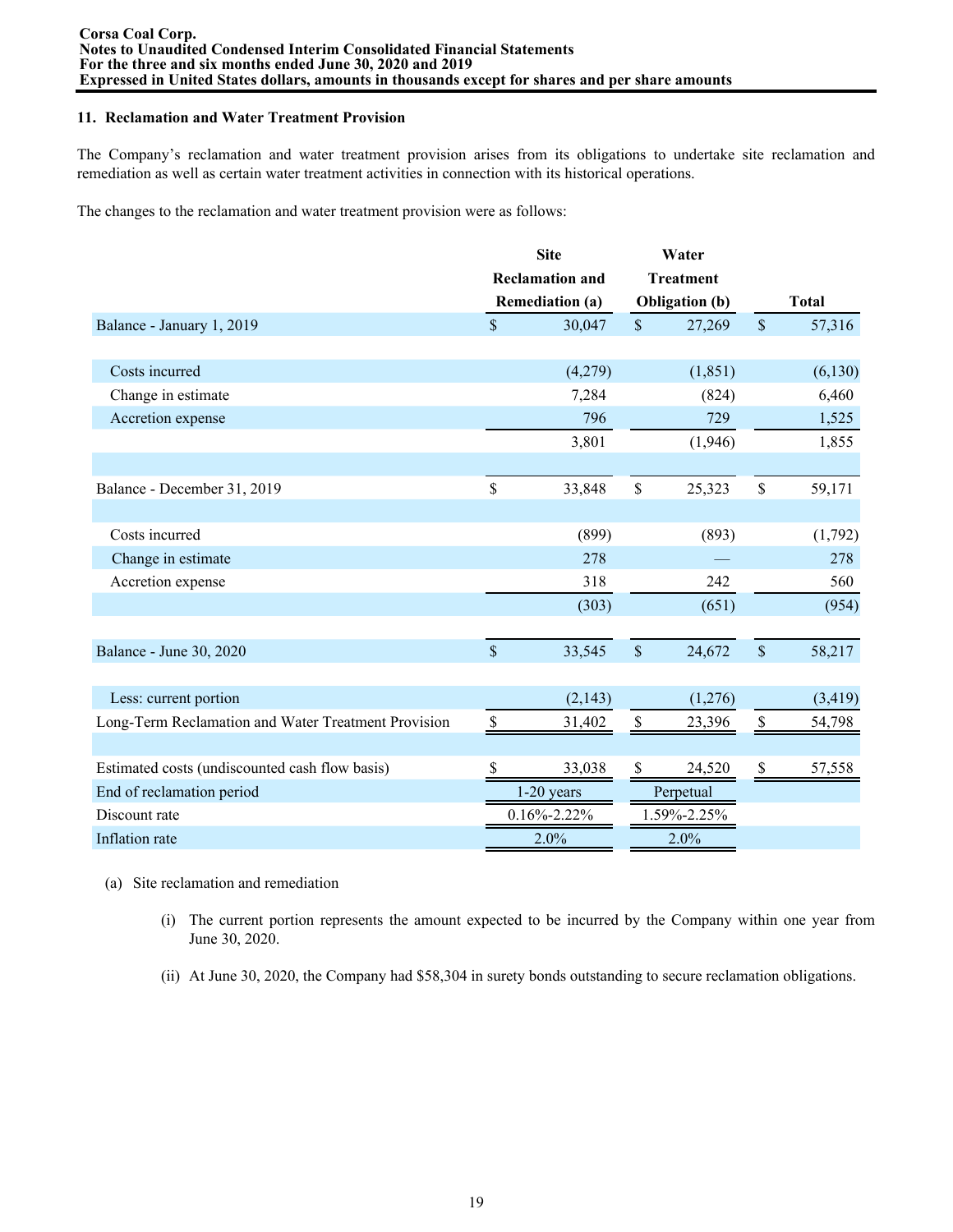### (b) Water treatment obligation

The Company has signed certain agreements with U.S. environmental and regulatory agencies which require the monitoring and treatment of water in areas where the Company is operating or has operated in the past. The Company has the obligation to fund such water treatment activities and has recorded a provision for the total expected costs of such water treatment.

Water treatment costs incurred are offset against the water treatment provision. At each reporting period, the Company makes a determination of the estimated costs of water treatment using assumptions effective as of the end of the reporting period. The change in estimate within the reporting period is charged to cost of sales.

Certain factors may cause the expected water treatment costs to vary materially from the estimates included herein, including, but not limited to, changes in water quality and changes in laws and regulations. The estimates used herein represent management's best estimates as of the end of the reporting period.

The Company was required to establish separate trust funds to ensure water treatment activities would continue after the Company ceased operating in the affected areas. The cash is invested in fixed income and equities and income earned on such funds, under certain circumstances, may be used by the Company to pay for certain water treatment costs once the trust funds have been fully funded. See note  $5(a)$  for a further description of the water treatment trust funds.

The current portion represents the amount expected to be incurred by the Company within one year from June 30, 2020.

## **12. Share Capital**

The authorized capital of the Company consists of an unlimited number of Common Shares without par value and an unlimited number of preferred shares issuable in series, with such rights, privileges, restrictions and conditions as the board of directors of the Company may determine from time to time. At June 30, 2020 and December 31, 2019, the Company had 94,759,245 Common Shares outstanding and no preferred shares outstanding. At June 30, 2020 and December 31, 2019, QKGI Legacy Holdings, LP ("Legacy QKGI") also owns 170,316,639 common membership units of Wilson Creek Energy, LLC ("Redeemable Units") entitling it to a 19% minority interest in the net assets, income and expenses of Wilson Creek Energy, LLC. Redeemable Units are redeemable at the option of Legacy QKGI for cash equal to the product of: (i) the number of membership units to be redeemed divided by 20; and (ii) the 10-day volume weighted average trading price, prior to date of notice of redemption, of the Company's Common Shares. The Company has the option to satisfy the redemption price for the Redeemable Units with Common Shares on a 20 to 1 basis. The Company is restricted from paying cash to Legacy QKGI for the redemption of Redeemable Units if a balance remains outstanding under the New Credit Facilities.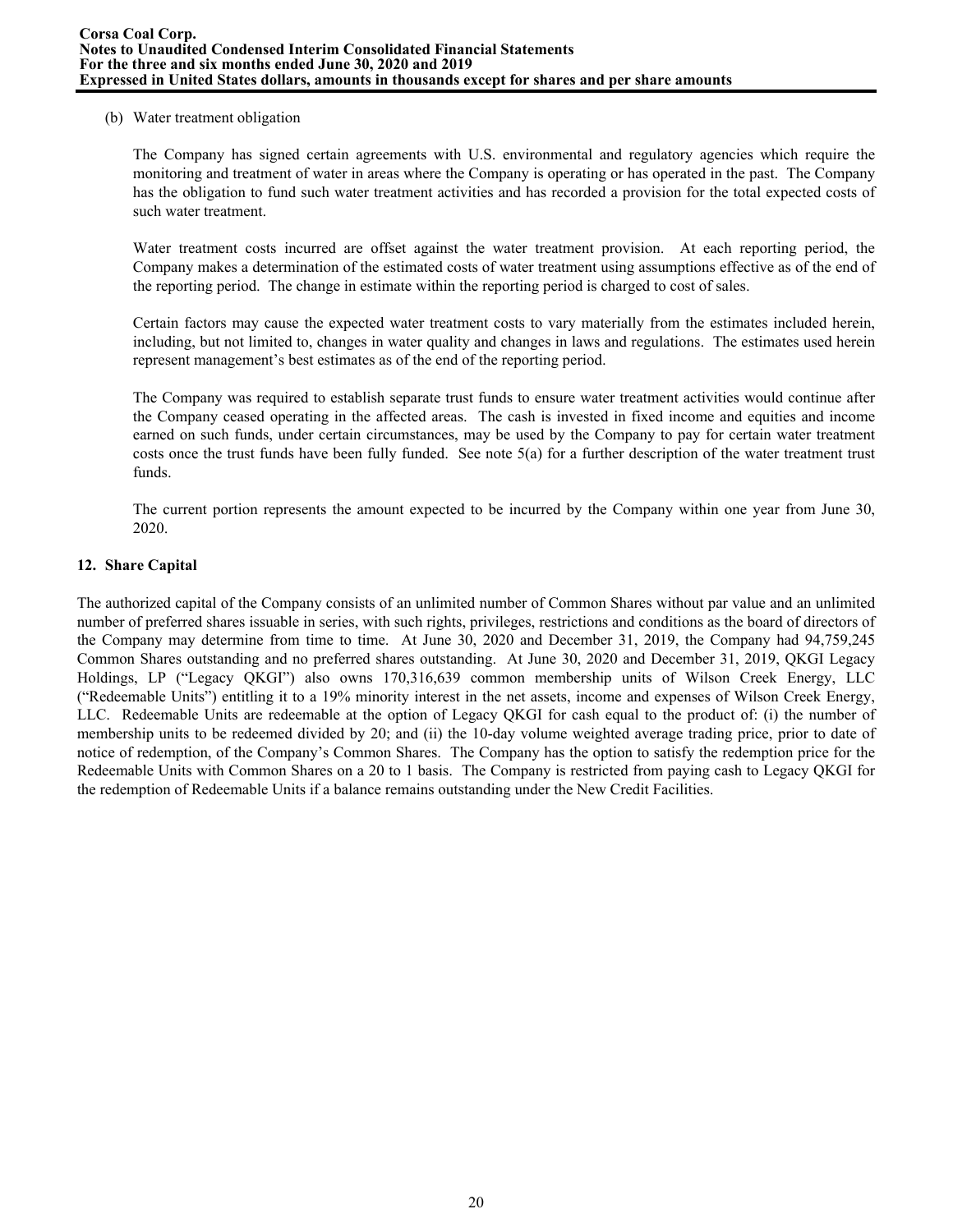# **13. Revenue**

Revenue consists of the following:

|                          |   | For the three months ended |  |           | For the six months ended |        |      |         |  |  |
|--------------------------|---|----------------------------|--|-----------|--------------------------|--------|------|---------|--|--|
|                          |   | <b>June 30,</b>            |  |           | <b>June 30,</b>          |        |      |         |  |  |
|                          |   | 2020                       |  | 2019      |                          | 2020   | 2019 |         |  |  |
| Metallurgical coal sales | S | 40,359                     |  | 61,147 \$ |                          | 86,522 | -S   | 115,905 |  |  |
| Thermal coal sales       |   | 44                         |  | 107       |                          | 209    |      | 523     |  |  |
| Tolling revenue          |   | 505                        |  | 1.720     |                          | 902    |      | 3,880   |  |  |
|                          |   | 40.908                     |  | 62.974    |                          | 87,633 |      | 120,308 |  |  |

The following table displays revenue from contracts with customers and other sources:

|                                       | For the three months ended |        |  | For the six months ended |  |         |  |  |
|---------------------------------------|----------------------------|--------|--|--------------------------|--|---------|--|--|
|                                       | <b>June 30,</b>            |        |  | <b>June 30,</b>          |  |         |  |  |
|                                       | 2020                       | 2019   |  | 2020                     |  | 2019    |  |  |
| Revenue from contracts with customers | 40.888                     | 62.957 |  | 87.479                   |  | 120,058 |  |  |
| Revenue from other sources            | 20                         | 17     |  | 154                      |  | 250     |  |  |
|                                       | 40,908                     | 62.974 |  | 87.633                   |  | 120,308 |  |  |

Revenue from other sources is primarily thermal coal sold to various customers where control passes upon the loading of the coal at a point of sale transaction.

Corsa derives revenue from contracts with customers through the transfer of goods and services at a point in time in the following by type and geographical regions:

|                                             |   |               | For the three months ended June 30, 2020 |                |          |                |   |              |
|---------------------------------------------|---|---------------|------------------------------------------|----------------|----------|----------------|---|--------------|
|                                             |   | Metallurgical |                                          | <b>Thermal</b> |          | <b>Tolling</b> |   |              |
| <b>Geographic Region</b>                    |   | Coal          |                                          | Coal           |          | Revenue        |   | <b>Total</b> |
| Asia                                        | S | 23,251        | S                                        |                | S        |                | S | 23,251       |
| <b>United States</b>                        |   | 13,241        |                                          | 24             |          | 505            |   | 13,770       |
| South America                               |   | 3,867         |                                          |                |          |                |   | 3,867        |
| Europe                                      |   |               |                                          |                |          |                |   |              |
| Total revenue from contracts with customers |   | 40,359        |                                          | 24             | <b>S</b> | 505            |   | 40,888       |

|                                             | For the three months ended June 30, 2019 |                      |   |                |    |                |               |        |  |  |  |  |  |
|---------------------------------------------|------------------------------------------|----------------------|---|----------------|----|----------------|---------------|--------|--|--|--|--|--|
|                                             |                                          | <b>Metallurgical</b> |   | <b>Thermal</b> |    | <b>Tolling</b> |               |        |  |  |  |  |  |
| <b>Geographic Region</b>                    | Coal                                     |                      |   | Coal           |    | Revenue        |               | Total  |  |  |  |  |  |
| Asia                                        | S.                                       | 31,996               | S |                |    |                | $\mathcal{P}$ | 31,996 |  |  |  |  |  |
| <b>United States</b>                        |                                          | 16,862               |   | 90             |    | 1,720          |               | 18,672 |  |  |  |  |  |
| South America                               |                                          | 10,694               |   |                |    |                |               | 10,694 |  |  |  |  |  |
| Europe                                      |                                          | 1,595                |   |                |    |                |               | 1,595  |  |  |  |  |  |
| Total revenue from contracts with customers |                                          | 61,147               |   | 90             | \$ | 1,720          |               | 62,957 |  |  |  |  |  |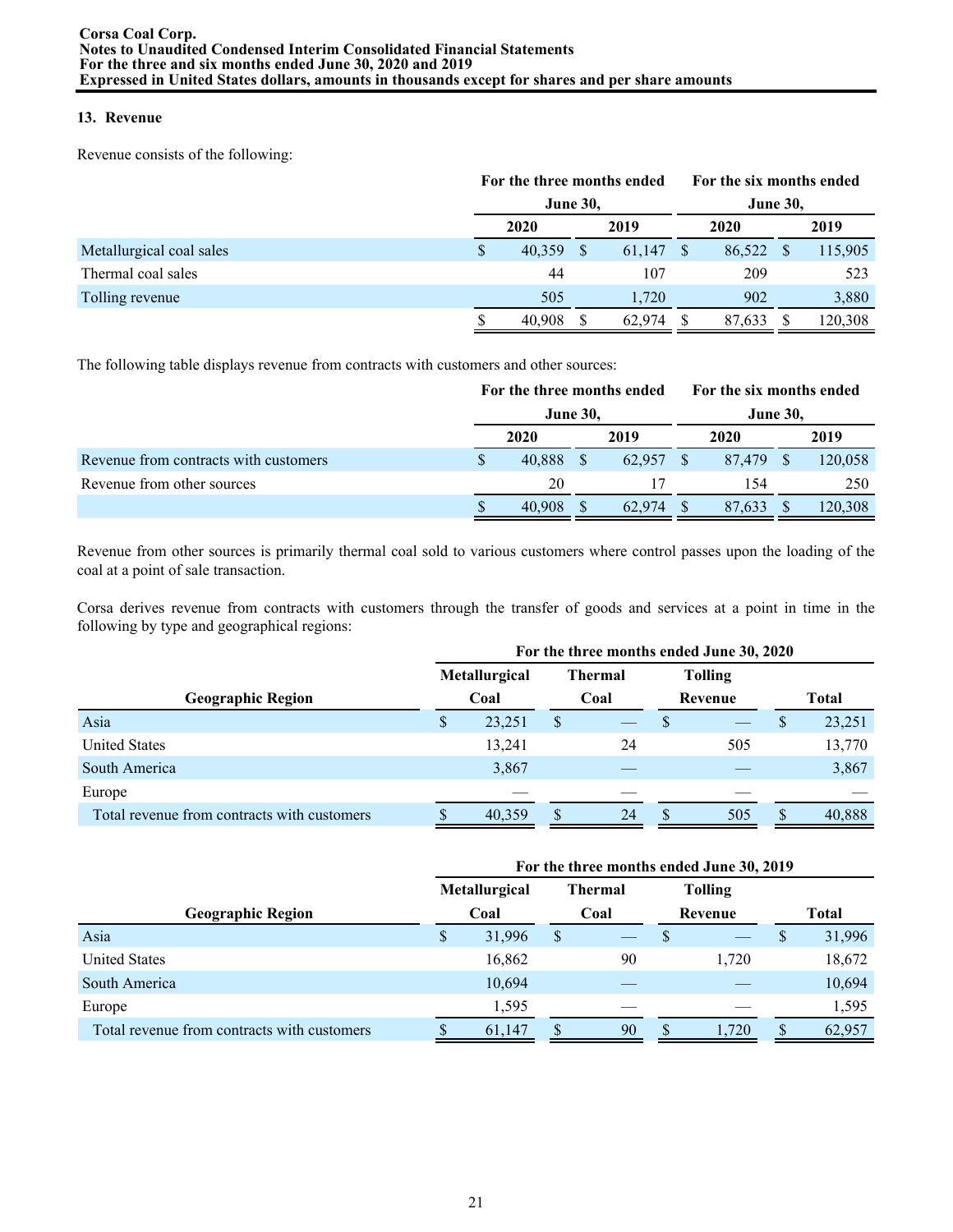#### **Corsa Coal Corp. Notes to Unaudited Condensed Interim Consolidated Financial Statements For the three and six months ended June 30, 2020 and 2019 Expressed in United States dollars, amounts in thousands except for shares and per share amounts**

|                                             | For the six months ended June 30, 2020 |               |    |         |   |                |              |        |  |  |  |
|---------------------------------------------|----------------------------------------|---------------|----|---------|---|----------------|--------------|--------|--|--|--|
|                                             |                                        | Metallurgical |    | Thermal |   | <b>Tolling</b> |              |        |  |  |  |
| <b>Geographic Region</b>                    | Coal                                   |               |    | Coal    |   | Revenue        | <b>Total</b> |        |  |  |  |
| Asia                                        | \$                                     | 39,226        | \$ |         | D |                | $\mathbf{s}$ | 39,226 |  |  |  |
| <b>United States</b>                        |                                        | 29,815        |    | 55      |   | 902            |              | 30,772 |  |  |  |
| South America                               |                                        | 16,359        |    |         |   |                |              | 16,359 |  |  |  |
| Europe                                      |                                        | 1,122         |    |         |   |                |              | 1,122  |  |  |  |
| Total revenue from contracts with customers |                                        | 86,522        |    | 55      |   | 902            |              | 87,479 |  |  |  |

|                                             | For the six months ended June 30, 2019 |               |      |                |         |                |    |         |  |  |  |  |  |
|---------------------------------------------|----------------------------------------|---------------|------|----------------|---------|----------------|----|---------|--|--|--|--|--|
|                                             |                                        | Metallurgical |      | <b>Thermal</b> |         | <b>Tolling</b> |    |         |  |  |  |  |  |
| <b>Geographic Region</b>                    | Coal                                   |               | Coal |                | Revenue |                |    | Total   |  |  |  |  |  |
| Asia                                        | \$                                     | 63,679        | S    |                |         |                | S. | 63,679  |  |  |  |  |  |
| <b>United States</b>                        |                                        | 32,105        |      | 273            |         | 3,880          |    | 36,258  |  |  |  |  |  |
| South America                               |                                        | 18,526        |      |                |         |                |    | 18,526  |  |  |  |  |  |
| Europe                                      |                                        | 1,595         |      |                |         |                |    | 1,595   |  |  |  |  |  |
| Total revenue from contracts with customers |                                        | 115,905       |      | 273            |         | 3,880          | \$ | 120,058 |  |  |  |  |  |

# **14. Cost of Sales**

Cost of sales consists of the following:

|                                                         | For the three months ended |                 |              |        |                 | For the six months ended |   |         |  |  |
|---------------------------------------------------------|----------------------------|-----------------|--------------|--------|-----------------|--------------------------|---|---------|--|--|
|                                                         |                            | <b>June 30,</b> |              |        | <b>June 30,</b> |                          |   |         |  |  |
|                                                         |                            | 2020            |              | 2019   |                 | 2020                     |   | 2019    |  |  |
| Mining and processing costs                             | \$                         | 19,493          | <sup>S</sup> | 25,249 | - \$            | $45,135$ \$              |   | 47,299  |  |  |
| Purchased coal costs                                    |                            | 8,797           |              | 12,928 |                 | 13,574                   |   | 24,946  |  |  |
| Royalty expense                                         |                            | 1,794           |              | 1,826  |                 | 3,695                    |   | 3,406   |  |  |
| Amortization expense                                    |                            | 5,020           |              | 5,667  |                 | 11,524                   |   | 11,160  |  |  |
| Transportation costs from preparation plant to customer |                            | 3,878           |              | 8,281  |                 | 9,409                    |   | 15,482  |  |  |
| Idle mine expense                                       |                            | 78              |              | 323    |                 | 165                      |   | 795     |  |  |
| Tolling costs                                           |                            | 313             |              | 802    |                 | 572                      |   | 1,871   |  |  |
| Change in estimate of reclamation provision             |                            | 278             |              |        |                 | 278                      |   |         |  |  |
| Write-off of advance royalties and other assets         |                            | (13)            |              |        |                 | 419                      |   |         |  |  |
| Other costs                                             |                            | 437             |              | (59)   |                 | 387                      |   | (40)    |  |  |
| Cost of sales                                           |                            | 40,075          |              | 55,017 |                 | 85,158                   |   | 104,919 |  |  |
| Cost of sales - asset impairment                        |                            | 41,684          |              |        |                 | 41,684                   |   |         |  |  |
| <b>Total cost of sales</b>                              | \$                         | 81,759          | S            | 55,017 |                 | 126,842                  | S | 104,919 |  |  |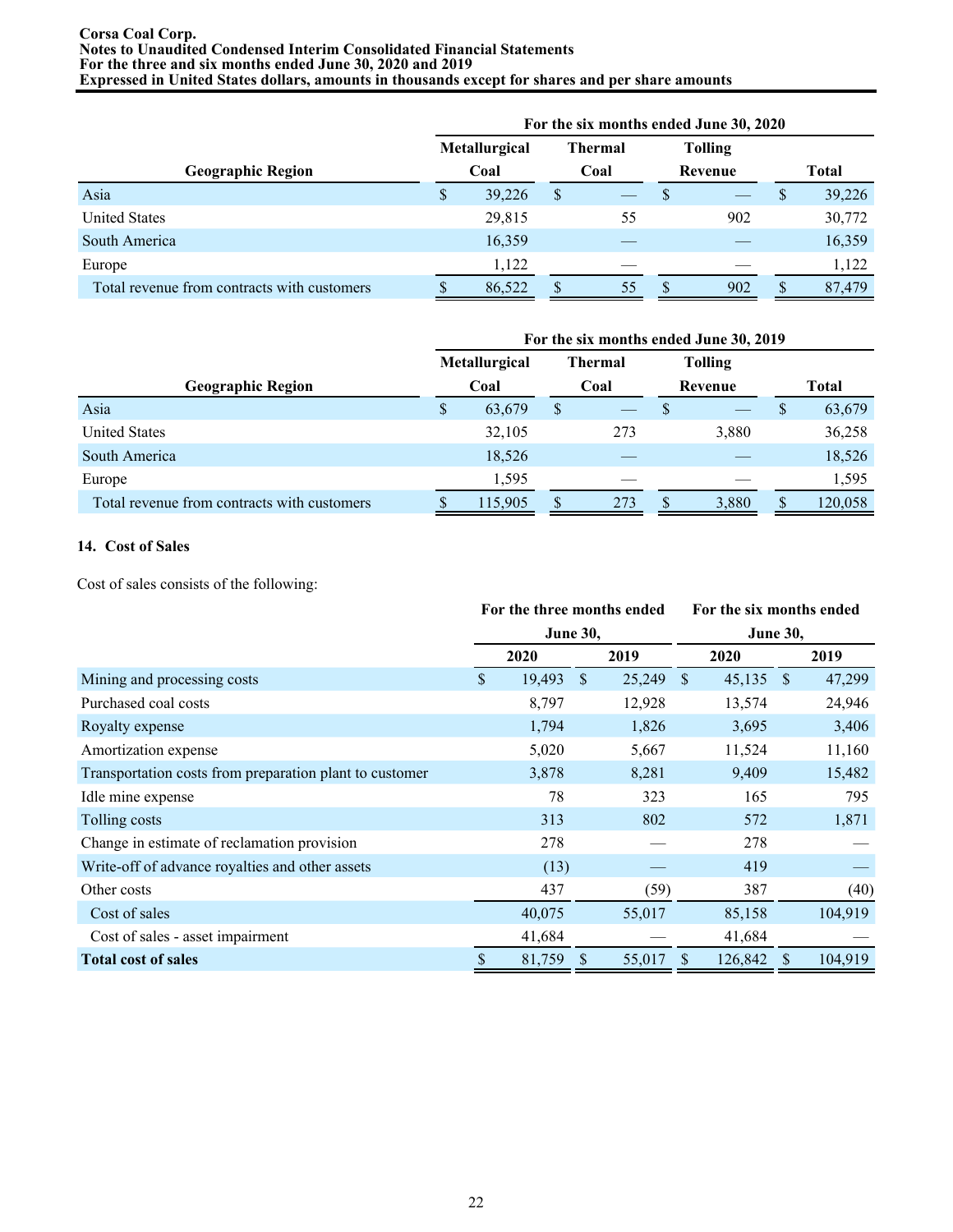## **15. Selling, General and Administrative Expense**

Selling, general and administrative expense consists of the following:

|                                 | For the three months ended |                 |              |            |  | For the six months ended |  |       |  |
|---------------------------------|----------------------------|-----------------|--------------|------------|--|--------------------------|--|-------|--|
|                                 |                            | <b>June 30,</b> |              |            |  | <b>June 30,</b>          |  |       |  |
|                                 |                            | 2020            |              | 2019       |  | 2020                     |  | 2019  |  |
| Salaries and other compensation | S                          | 1,043           | <sup>S</sup> | $1,824$ \$ |  | $2,138$ \$               |  | 3,946 |  |
| Employee benefits               |                            | 262             |              | 380        |  | 487                      |  | 715   |  |
| Selling expense                 |                            | 255             |              | 865        |  | 112                      |  | 1,762 |  |
| Professional fees               |                            | 475             |              | 465        |  | 963                      |  | 999   |  |
| Office expenses and insurance   |                            | 356             |              | 485        |  | 703                      |  | 974   |  |
| Other                           |                            | 53              |              | 136        |  | 150                      |  | 314   |  |
|                                 |                            | 2,444           |              | 4,155      |  | 4,553                    |  | 8,710 |  |

### **16. Stock Based Compensation**

The Company has a stock option plan and a restricted share unit ("RSU") plan providing for the issuance of stock options and RSUs, respectively, to directors, officers, employees and service providers. The number of Common Shares reserved for issuance under the stock option plan may not exceed 10% of the total number of issued and outstanding Common Shares on a non-diluted basis on the grant date. Additionally, the number of Common Shares that may be acquired under a stock option or RSU granted to a certain participant is determined by the Company's Board of Directors and may not exceed 5% of the total number of issued and outstanding Common Shares on the grant date on a non-diluted basis. The exercise price of the stock options granted shall comply with the requirements of the stock exchange on which the Common Shares are listed (currently the TSX Venture Exchange). The maximum term of any stock option may not exceed five years. Generally, stock options vest over three years. Each RSU granted entitles the participant to receive, from the Company, payment in cash or, at the option of the Company, payment in fully paid Common Shares. For a cash payment, the RSUs will be redeemed by the Company for cash equal to the market value of the Common Shares, determined based on the volume weighted average trading price of a Common Share on the stock exchange during the five trading days immediately preceding the payment date. In the event that the Company elects to satisfy all or part of its payment obligation in fully paid Common Shares, the Company will satisfy the payment obligation with the issuance, or delivery, of fully paid Common Shares on the payment date. No RSUs have been granted, including during the three and six months ended June 30, 2020 and 2019. At June 30, 2020 and 2019, there were 2,199,291 and 279,518 stock options available for issuance under the stock option plan, respectively.

The following illustrates the changes in issued and outstanding stock options during the period ended June 30, 2020:

|                             | Number of            | Weighted<br>Average   |
|-----------------------------|----------------------|-----------------------|
|                             | <b>Stock Options</b> | <b>Exercise Price</b> |
|                             | (000's)              | (C\$)                 |
| Balance - January 1, 2019   | 9,238                | 1.43<br>S             |
| Options granted (a)         | 2,005                | 0.38                  |
| Options cancelled/forfeited | (3,056)              | 1.45                  |
| Options expired             | (228)                | 4.38                  |
| Balance - December 31, 2019 | 7,959                | 1.08                  |
| Options cancelled/forfeited | (682)                | 1.10                  |
| Balance - June 30, 2020     | 7,277                | 1.08                  |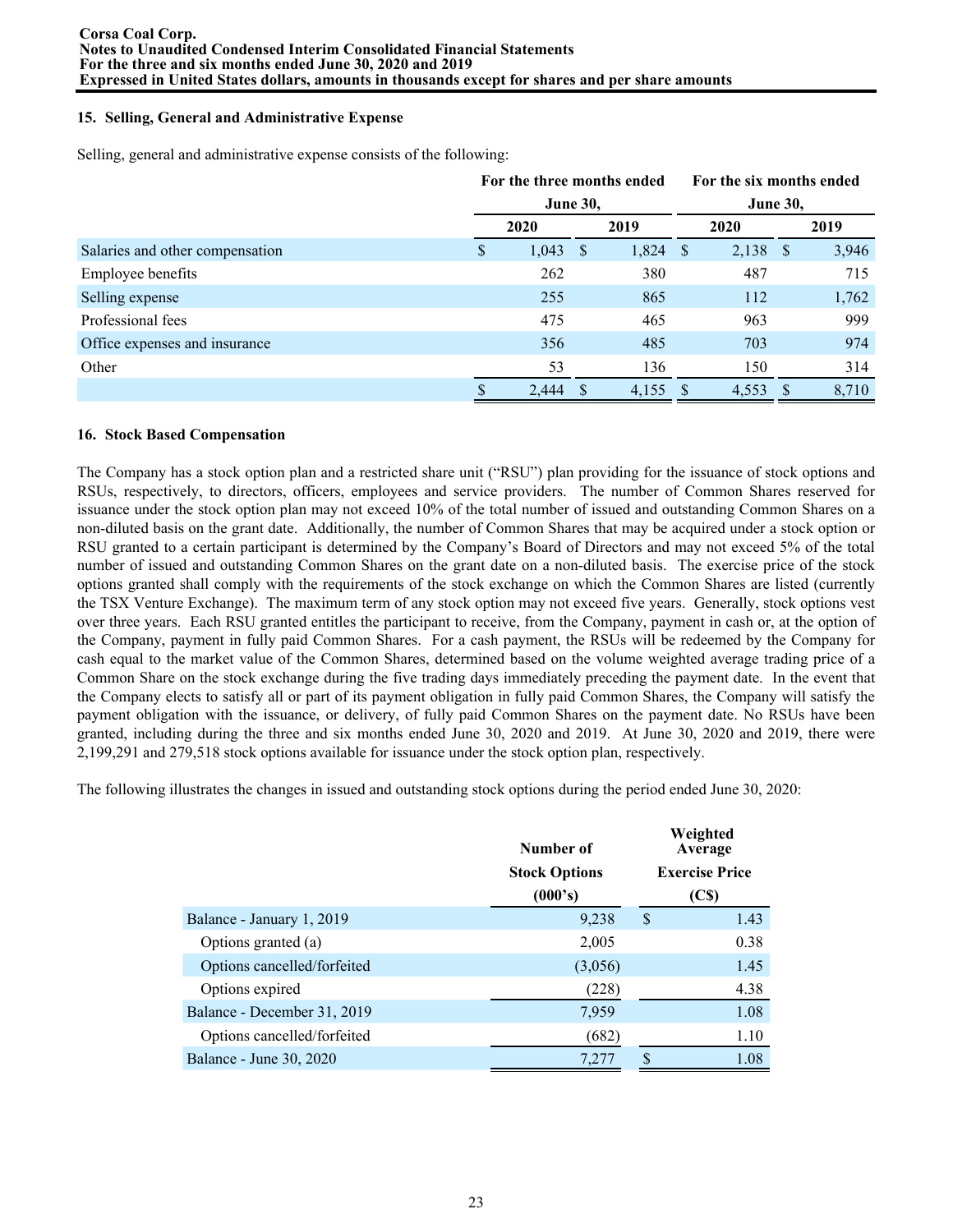The following illustrates the stock options granted. These stock options were granted to directors, officers and employees of the Company and were valued using a Black-Scholes pricing model at the date granted using the following valuation assumptions:

| Date of Grant:           | November 6, 2019  |
|--------------------------|-------------------|
| Options Granted (000's)  | 2,005             |
| Expected life in years:  | $2$ to $4$        |
| Exercise price:          | C\$0.38           |
| Risk-free interest rate: | 1.59% to $1.61\%$ |
| Common Share price:      | C\$0.38           |
| Expected volatility      | 68% to 102%       |
| Dividend yield:          | $\frac{0}{0}$     |
| Forfeiture rate:         | $12.43\%$         |

The risk-free interest rate used is the United States Treasury Yield Curve Rate for the time period relating to the expected life of the options granted. The expected volatility is based on historic market data for the Company using a look-back period equivalent to the expected life of the stock options granted. The estimated forfeiture rate is based on the historical forfeiture rate.

For the three and six months ended June 30, 2020 and 2019, the Company recorded stock-based compensation expense on the outstanding stock options to selling, general and administrative expense as shown below:

|                                  | For the three months ended |  |       |  | For the six months ended |  |      |  |
|----------------------------------|----------------------------|--|-------|--|--------------------------|--|------|--|
|                                  | June 30,                   |  |       |  | <b>June 30.</b>          |  |      |  |
|                                  | 2020                       |  | 2019  |  | 2020                     |  | 2019 |  |
| Stock-based compensation expense | 124                        |  | 331 S |  | 165 S                    |  | 652  |  |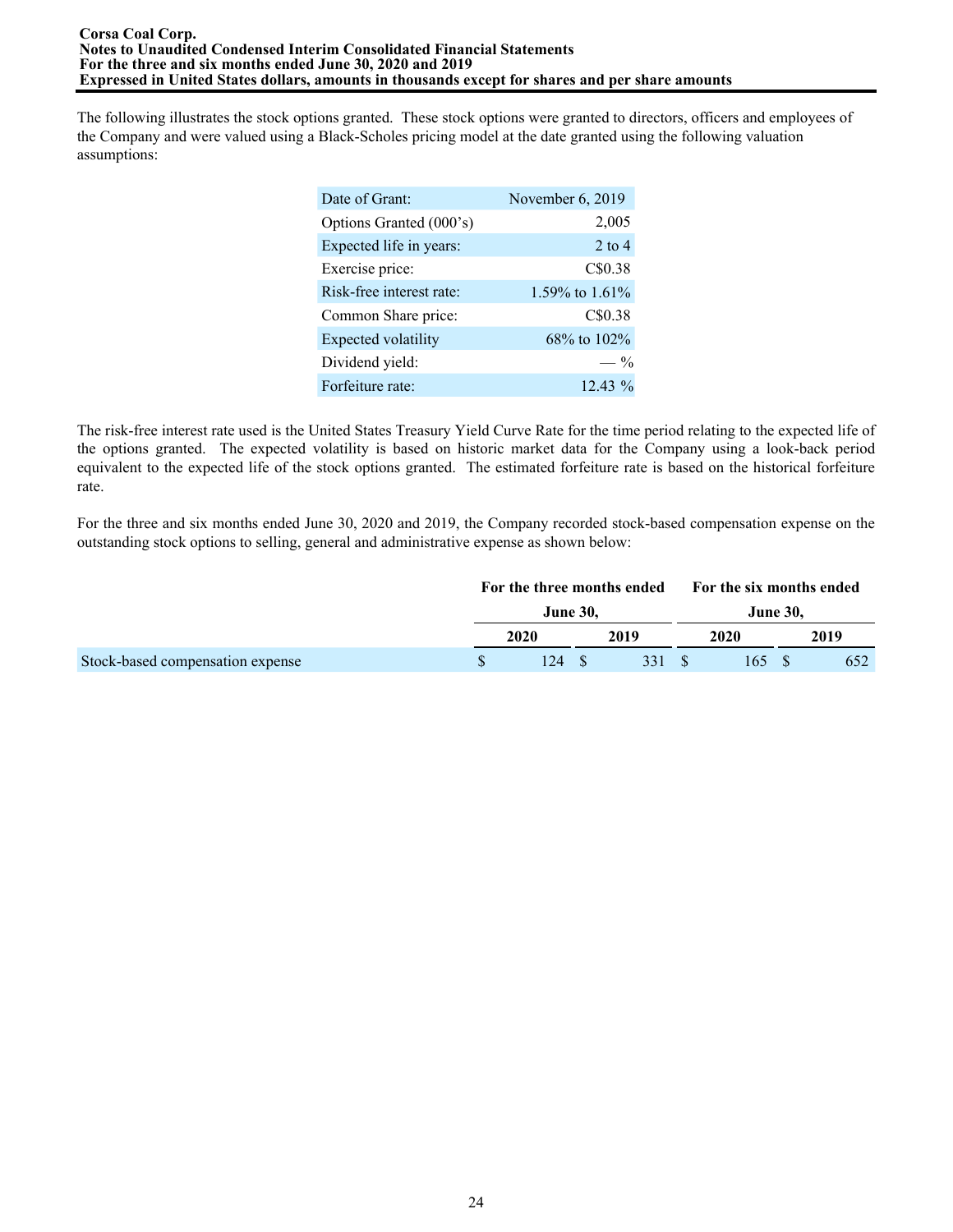## **17. Net Finance (Expense) Income**

Net finance (expense) income of the Company included in the condensed interim consolidated statements of operations and comprehensive income (loss) are summarized below.

|                                                                     | For the three months ended<br><b>June 30,</b> |          |  |              |  | For the six months ended |  |         |  |  |
|---------------------------------------------------------------------|-----------------------------------------------|----------|--|--------------|--|--------------------------|--|---------|--|--|
|                                                                     |                                               |          |  |              |  | <b>June 30,</b>          |  |         |  |  |
|                                                                     |                                               | 2020     |  | 2019         |  | 2020                     |  | 2019    |  |  |
| Accretion of discount on loan payable (note 9)                      | S                                             | $(8)$ \$ |  | $(232)$ \$   |  | $(17)$ \$                |  | (461)   |  |  |
| Accretion of Revolving Credit Facility fees                         |                                               | (35)     |  |              |  | (71)                     |  |         |  |  |
| Bond premium expense                                                |                                               | (509)    |  | (365)        |  | (877)                    |  | (729)   |  |  |
| Interest expense                                                    |                                               | (500)    |  | (966)        |  | (1,106)                  |  | (1,989) |  |  |
| Interest income                                                     |                                               | 10       |  | 40           |  | 24                       |  | 67      |  |  |
| Foreign exchange (loss) gain                                        |                                               | (5)      |  |              |  | (5)                      |  | (2)     |  |  |
| Accretion on reclamation and water treatment provision (note<br>11) |                                               | (279)    |  | (380)        |  | (560)                    |  | (756)   |  |  |
| Change in market value of restricted cash                           |                                               | 2,815    |  | 885          |  | (1,323)                  |  | 2,488   |  |  |
| Other                                                               |                                               |          |  | (2)          |  |                          |  | (5)     |  |  |
|                                                                     | \$                                            | 1,489    |  | $(1,019)$ \$ |  | $(3,935)$ \$             |  | (1,387) |  |  |

# **18. Earnings per Share**

Basic and diluted earnings (loss) per Common Share is summarized as follows:

|                                                                                 | For the three months ended |                 |  |            |                 | For the six months ended |  |        |  |  |
|---------------------------------------------------------------------------------|----------------------------|-----------------|--|------------|-----------------|--------------------------|--|--------|--|--|
|                                                                                 |                            | <b>June 30,</b> |  |            | <b>June 30,</b> |                          |  |        |  |  |
|                                                                                 |                            | 2020            |  | 2019       |                 | 2020                     |  | 2019   |  |  |
| Basic and diluted earnings (loss) attributable to common<br>shareholders        | \$                         | $(34,383)$ \$   |  | $2,712$ \$ |                 | $(40,539)$ \$            |  | 4,642  |  |  |
|                                                                                 |                            |                 |  |            |                 |                          |  |        |  |  |
| Basic weighted average number of Common Shares<br>outstanding $(000 \text{ s})$ |                            | 94,759          |  | 94,759     |                 | 94,759                   |  | 94,759 |  |  |
| Dilutive effect of stock options (000's)                                        |                            |                 |  |            |                 |                          |  |        |  |  |
| Diluted weighted average number of Common Shares<br>outstanding (000's)         |                            | 94,759          |  | 94,759     |                 | 94,759                   |  | 94,759 |  |  |
|                                                                                 |                            |                 |  |            |                 |                          |  |        |  |  |
| Basic earnings per share                                                        |                            | $(0.36)$ \$     |  | 0.03       |                 | $(0.43)$ \$              |  | 0.05   |  |  |
|                                                                                 |                            |                 |  |            |                 |                          |  |        |  |  |
| Diluted earnings per share                                                      | \$                         | $(0.36)$ \$     |  | 0.03       | -S              | $(0.43)$ \$              |  | 0.05   |  |  |

In periods of net loss, the number of shares used to calculate diluted earnings per share is the same as basic earnings per share; therefore, the effect of the dilutive securities is zero for such periods. For the three and six months ended June 30, 2020, there were no instruments, including stock options, which would result in the issuance of Common Shares whose effect would be dilutive on loss per share.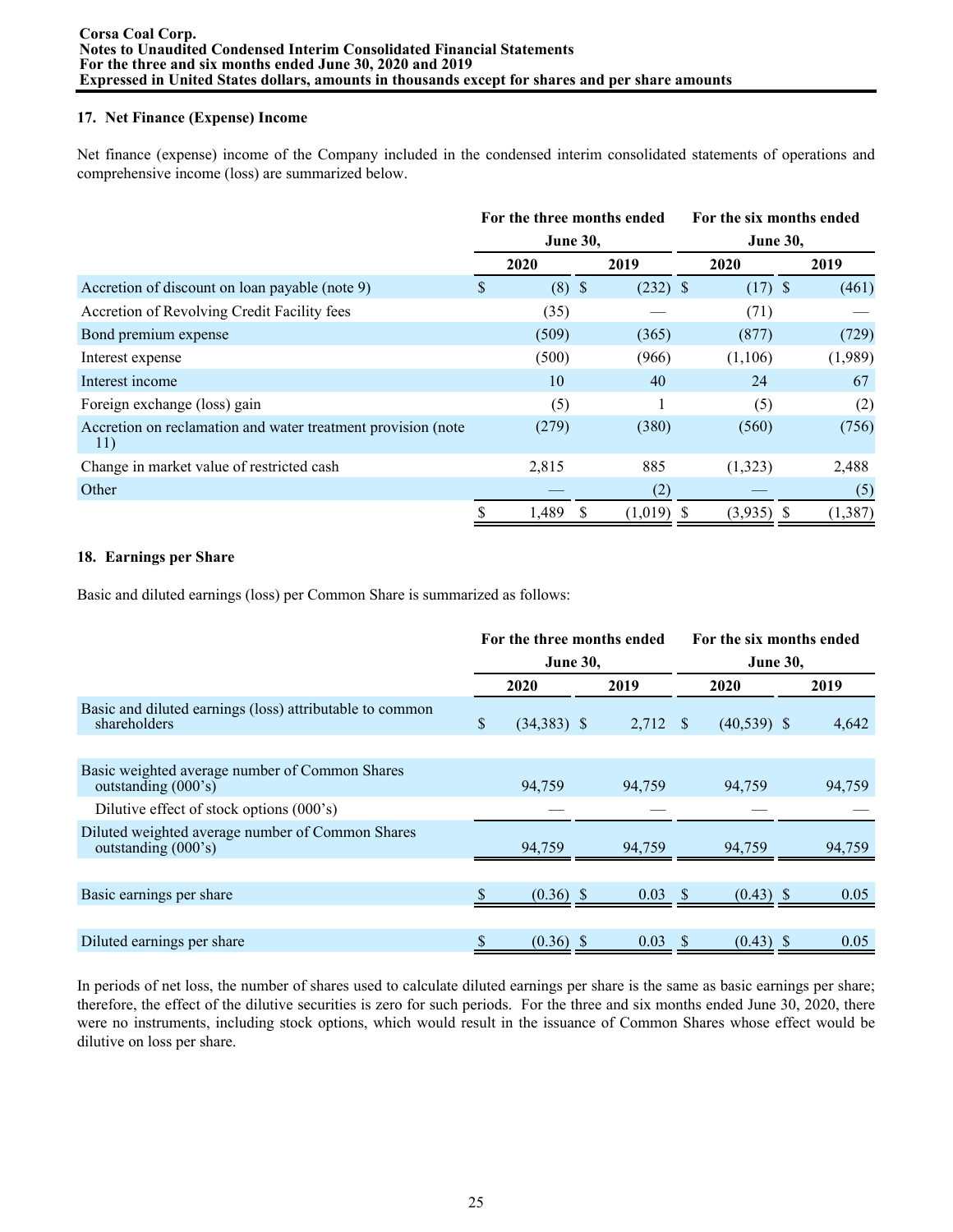#### **Corsa Coal Corp. Notes to Unaudited Condensed Interim Consolidated Financial Statements For the three and six months ended June 30, 2020 and 2019 Expressed in United States dollars, amounts in thousands except for shares and per share amounts**

### **19. Supplemental Cash Flow Information**

|                                                           | For the three months ended |          |               |            | For the six months ended |         |                           |         |  |
|-----------------------------------------------------------|----------------------------|----------|---------------|------------|--------------------------|---------|---------------------------|---------|--|
|                                                           | <b>June 30,</b>            |          |               |            | <b>June 30,</b>          |         |                           |         |  |
|                                                           |                            | 2020     |               | 2019       |                          | 2020    |                           | 2019    |  |
| Change in working capital balances related to operations: |                            |          |               |            |                          |         |                           |         |  |
| Accounts receivable                                       | \$                         | 18,303   | \$            | 3,350      | <sup>\$</sup>            | 23,099  | S                         | 7,593   |  |
| Prepaid expenses and other current assets                 |                            | 1,149    |               | (469)      |                          | 2,626   |                           | 475     |  |
| Inventories                                               |                            | (1, 816) |               | (1,277)    |                          | (2,266) |                           | (4,023) |  |
| Accounts payable and accrued liabilities                  |                            | (7,655)  |               | (640)      |                          | (9,286) |                           | (674)   |  |
| Other liabilities                                         |                            | (146)    |               | (197)      |                          | (540)   |                           | (3,105) |  |
|                                                           | $\mathbb S$                | 9,835    | $\mathcal{S}$ | 767        | $\mathcal{S}$            | 13,633  | $\sqrt{S}$                | 266     |  |
|                                                           |                            |          |               |            |                          |         |                           |         |  |
| Cash paid for interest                                    | $\boldsymbol{\mathsf{S}}$  | 519      | <sup>S</sup>  | 966        | <sup>S</sup>             | 1,156   | - \$                      | 1,989   |  |
| Cash paid (received) for income taxes                     |                            |          |               |            |                          |         | \$                        |         |  |
|                                                           |                            |          |               |            |                          |         |                           |         |  |
| Noncash investing and financing activities:               |                            |          |               |            |                          |         |                           |         |  |
| Lease liabilities                                         |                            |          |               |            |                          |         |                           |         |  |
| Change in assets                                          |                            | 841      | S             | 841        |                          | 841     | S                         | 1,988   |  |
| Change in liabilities                                     | \$                         | 841      | S             | 841        | \$                       | 841     | S                         | 1,988   |  |
|                                                           |                            |          |               |            |                          |         |                           |         |  |
| Purchase of property, plant and equipment                 |                            |          |               |            |                          |         |                           |         |  |
| Change in assets                                          | \$                         | 110      | $\mathcal{S}$ | $(300)$ \$ |                          | 110     | $\boldsymbol{\mathsf{S}}$ | (400)   |  |
| Change in liabilities                                     | \$                         | 110      | $\mathcal{S}$ | $(300)$ \$ |                          | 110     | \$                        | (400)   |  |
|                                                           |                            |          |               |            |                          |         |                           |         |  |
| Change in estimate of reclamation liability               |                            |          |               |            |                          |         |                           |         |  |
| Change in assets                                          | \$                         |          | \$            | 658        | \$                       |         | S                         | 1,172   |  |
| Change in liabilities                                     | $\boldsymbol{\mathsf{S}}$  |          | \$            | 658        | \$                       |         | \$                        | 1,172   |  |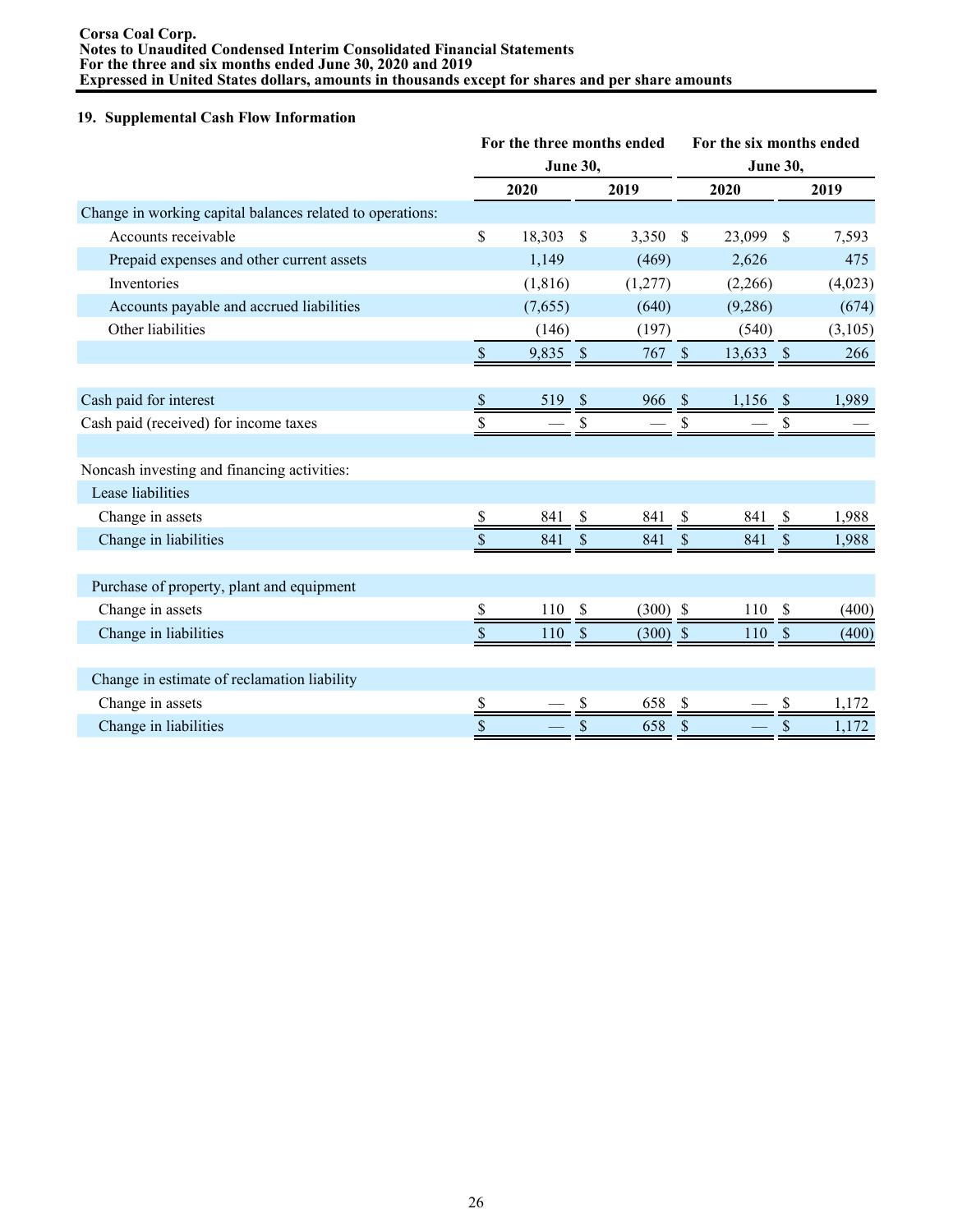## **20. Related Party Transactions**

Related party transactions include any transactions with employees, other than amounts earned as a result of their employment, transactions with companies that employees or directors either control or have significant influence over, transactions with companies who are under common control with the Company's controlling shareholder, Quintana Energy Partners L.P. ("QEP") and transactions with close family members of key management personnel.

Transactions with related parties included in the condensed interim consolidated statement of operations and comprehensive income (loss) and consolidated balance sheets of the Company are summarized below:

|                        | For the three months ended |  |      | For the six months ended |                 |  |      |  |
|------------------------|----------------------------|--|------|--------------------------|-----------------|--|------|--|
|                        | <b>June 30,</b>            |  |      |                          | <b>June 30,</b> |  |      |  |
|                        | 2020                       |  | 2019 |                          | 2020            |  | 2019 |  |
| Supplies purchased (a) | 47                         |  | 69   |                          | 74              |  | 189  |  |
| Purchased coal (b)     |                            |  |      |                          |                 |  | 74   |  |
|                        | 47                         |  | 69   |                          | 74              |  | 263  |  |

- (a) During the three and six months ended June 30, 2020 and 2019, the Company purchased supplies used in the coal separation process from Quality Magnetite, which is significantly influenced by key management personnel of QEP. These amounts were included in cost of sales in the condensed interim consolidated statements of operations and comprehensive income (loss).
- (b) During the six months ended June 30, 2019, the Company purchased coal from Kopper Glo Mining, LLC, which is considered a related party as it is significantly influenced by key management personnel of QEP. This amount was recognized in cost of sales in the condensed interim consolidated statements of operations and comprehensive income (loss).

Included in accounts payable and accrued liabilities at June 30, 2020 was \$9 due to related parties, as a result of the transactions noted above. No accounts payable and accrued liabilities due to related parties existed at December 31, 2019. Included in accounts receivable at June 30, 2020 and December 31, 2019 is \$60 and \$10, respectively, related to tax withholdings paid by the Company on behalf of QEP, which are to be reimbursed. These amounts are unsecured and non-interest bearing.

## **21. Segment Disclosures**

Management has identified its operating segments based on geographical location and product offerings. Management has identified two distinct operating segments which require separate disclosures under IFRS 8 – *Operating Segments*. The two operating segments, NAPP and the Company's corporate office, are reported on the same basis as the internal reporting of the Company, using accounting policies consistent with the annual consolidated financial statements.

NAPP is a distinct operating segment based on its metallurgical coal operations and location in the U.S. along the Northern Appalachia coal belt. The Company's corporate office provides support and manages the mining investments. The amounts charged for transactions between reportable segments were measured at the exchange value, which represented the amount of consideration established and agreed to by the reportable segments.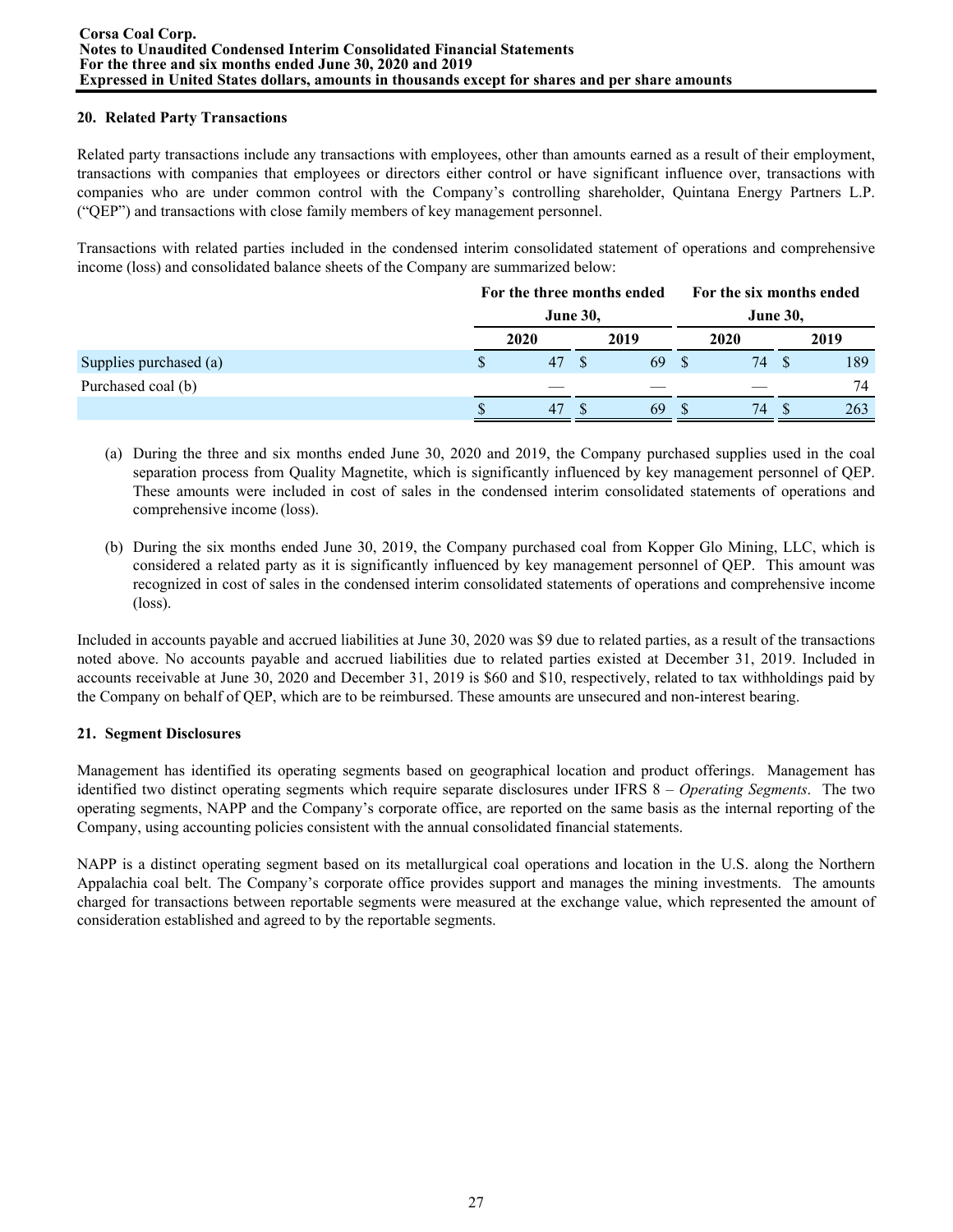### **For the three months ended June 30, 2020**

|                                              | <b>NAPP</b> |           | Corporate     | <b>Total</b> |           |
|----------------------------------------------|-------------|-----------|---------------|--------------|-----------|
| Revenues                                     | \$          | 40,908    | $\mathcal{S}$ | $\mathbb{S}$ | 40,908    |
| Cost of sales                                |             | (40,075)  |               |              | (40,075)  |
| Cost of sales - asset impairment             |             | (41, 684) |               |              | (41, 684) |
| Total cost of sales                          |             | (81,759)  |               |              | (81,759)  |
| <b>Gross margin</b>                          |             | (40, 851) |               |              | (40, 851) |
|                                              |             |           |               |              |           |
| Selling, general and administrative expenses |             | (1,674)   | (770)         |              | (2, 444)  |
| <b>Loss from operations</b>                  |             | (42, 525) | (770)         |              | (43,295)  |
|                                              |             |           |               |              |           |
| Net finance income (expense)                 |             | 1,864     | (375)         |              | 1,489     |
| Other income                                 |             | 582       |               |              | 582       |
| Loss before tax                              |             | (40,079)  | (1,145)       |              | (41, 224) |
|                                              |             |           |               |              |           |
| Current income tax expense                   |             |           | 89            |              | 89        |
| Deferred income tax expense                  |             |           |               |              |           |
| Provision for income taxes                   |             |           | 89            |              | 89        |
|                                              |             |           |               |              |           |
| <b>Net loss</b>                              | \$          | (40,079)  | (1,234)       | S            | (41, 313) |

# **For the six months ended June 30, 2020**

|                                              |              | <b>NAPP</b> | Corporate                    | <b>Total</b> |            |
|----------------------------------------------|--------------|-------------|------------------------------|--------------|------------|
| Revenues                                     | $\mathbb{S}$ | 87,633      | <sup>S</sup>                 | \$           | 87,633     |
| Cost of sales                                |              | (85, 158)   |                              |              | (85, 158)  |
| Cost of sales - asset impairment             |              | (41, 684)   |                              |              | (41, 684)  |
| Total cost of sales                          |              | (126, 842)  |                              |              | (126, 842) |
| <b>Gross margin</b>                          |              | (39,209)    |                              |              | (39,209)   |
|                                              |              |             |                              |              |            |
| Selling, general and administrative expenses |              | (2,973)     | (1,580)                      |              | (4, 553)   |
| <b>Loss from operations</b>                  |              | (42, 182)   | (1,580)                      |              | (43, 762)  |
|                                              |              |             |                              |              |            |
| Net finance expense                          |              | (3,126)     | (809)                        |              | (3,935)    |
| Other income (expense)                       |              | 685         | (1)                          |              | 684        |
| Loss before tax                              |              | (44, 623)   | (2,390)                      |              | (47, 013)  |
|                                              |              |             |                              |              |            |
| Current income tax expense                   |              |             | 89                           |              | 89         |
| Deferred income tax expense                  |              |             |                              |              |            |
| Provision for income taxes                   |              |             | 89                           |              | 89         |
|                                              |              |             |                              |              |            |
| <b>Net loss</b>                              | \$           | (44, 623)   | $(2,479)$ \$<br>$\mathbb{S}$ |              | (47, 102)  |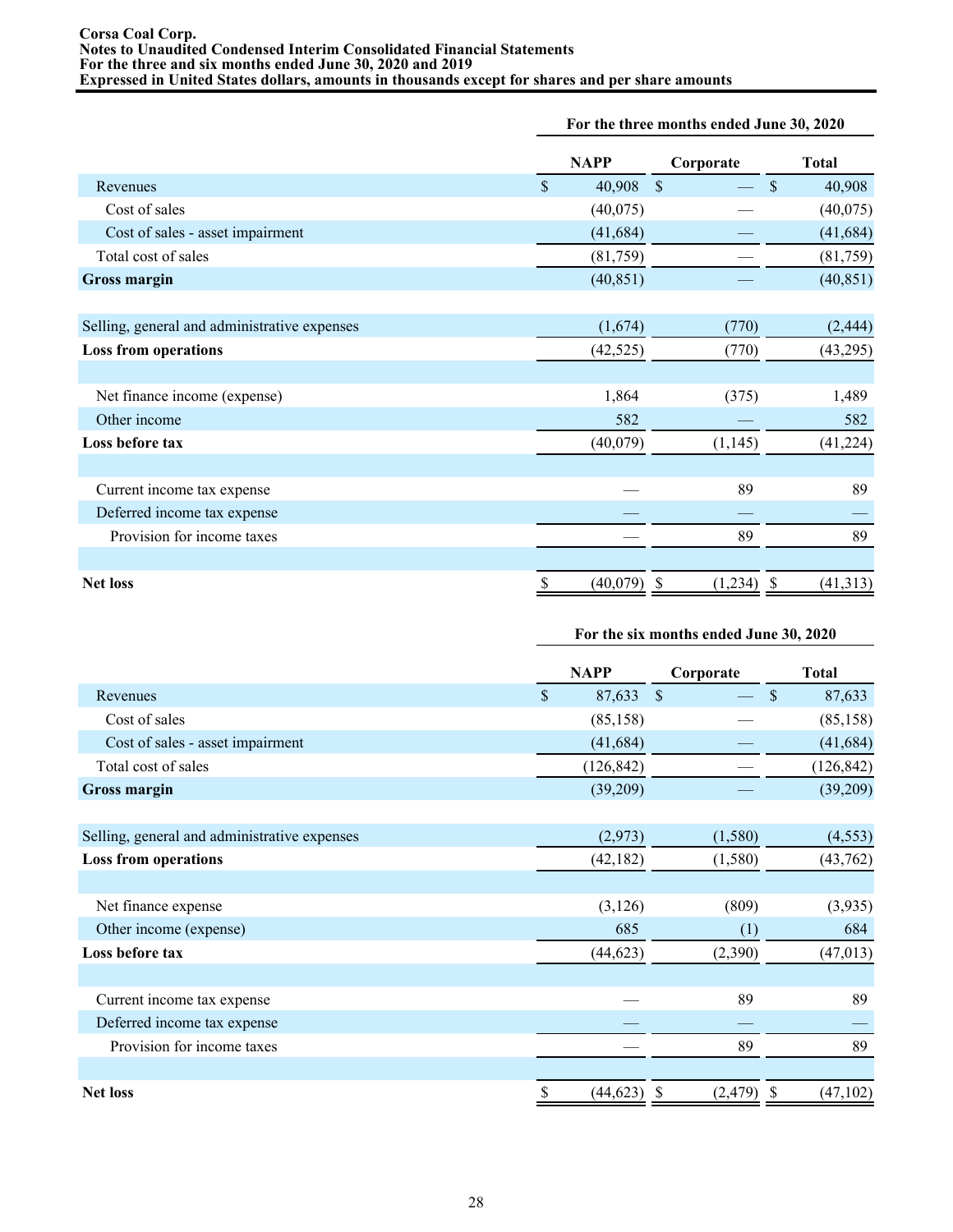|                                              |             | For the three months ended June 30, 2019 |              |  |  |  |
|----------------------------------------------|-------------|------------------------------------------|--------------|--|--|--|
|                                              | <b>NAPP</b> | Corporate                                | <b>Total</b> |  |  |  |
| Revenues                                     | 62,974      |                                          | \$<br>62,974 |  |  |  |
| Cost of sales                                | (54, 984)   | (33)                                     | (55, 017)    |  |  |  |
| <b>Gross margin</b>                          | 7,990       | (33)                                     | 7,957        |  |  |  |
| Selling, general and administrative expenses | (2,749)     | (1,406)                                  | (4,155)      |  |  |  |
| Income (loss) from operations                | 5,241       | (1, 439)                                 | 3,802        |  |  |  |
|                                              |             |                                          |              |  |  |  |
| Net finance expense                          | (39)        | (980)                                    | (1,019)      |  |  |  |
| Other income                                 | 820         |                                          | 820          |  |  |  |
| Income (loss) before tax                     | 6,022       | (2, 419)                                 | 3,603        |  |  |  |
| Current income tax (benefit) expense         |             |                                          |              |  |  |  |
| Deferred income tax expense                  |             |                                          |              |  |  |  |
| Provision for income taxes                   |             |                                          |              |  |  |  |
| Net income (loss)                            | 6,022<br>\$ | (2, 419)<br>S                            | 3,603<br>-S  |  |  |  |

### **For the six months ended June 30, 2019**

|                                              | <b>NAPP</b> |            | Corporate     | <b>Total</b> |            |
|----------------------------------------------|-------------|------------|---------------|--------------|------------|
| Revenues                                     | $\mathbf S$ | 120,308    | $\mathcal{S}$ | $\mathbf{s}$ | 120,308    |
| Cost of sales                                |             | (104, 855) | (64)          |              | (104, 919) |
| <b>Gross margin</b>                          |             | 15,453     | (64)          |              | 15,389     |
|                                              |             |            |               |              |            |
| Selling, general and administrative expenses |             | (5,632)    | (3,078)       |              | (8,710)    |
| Income (loss) from operations                |             | 9,821      | (3, 142)      |              | 6,679      |
|                                              |             |            |               |              |            |
| Net finance income (expense)                 |             | 642        | (2,029)       |              | (1, 387)   |
| Other income                                 |             | 1,313      |               |              | 1,313      |
| Income (loss) before tax                     |             | 11,776     | (5,171)       |              | 6,605      |
|                                              |             |            |               |              |            |
| Current income tax (benefit) expense         |             |            |               |              |            |
| Deferred income tax expense                  |             |            |               |              |            |
| Provision for income taxes                   |             |            |               |              |            |
|                                              |             |            |               |              |            |
| Net income (loss)                            |             | 11,776     | (5,171)       |              | 6,605      |